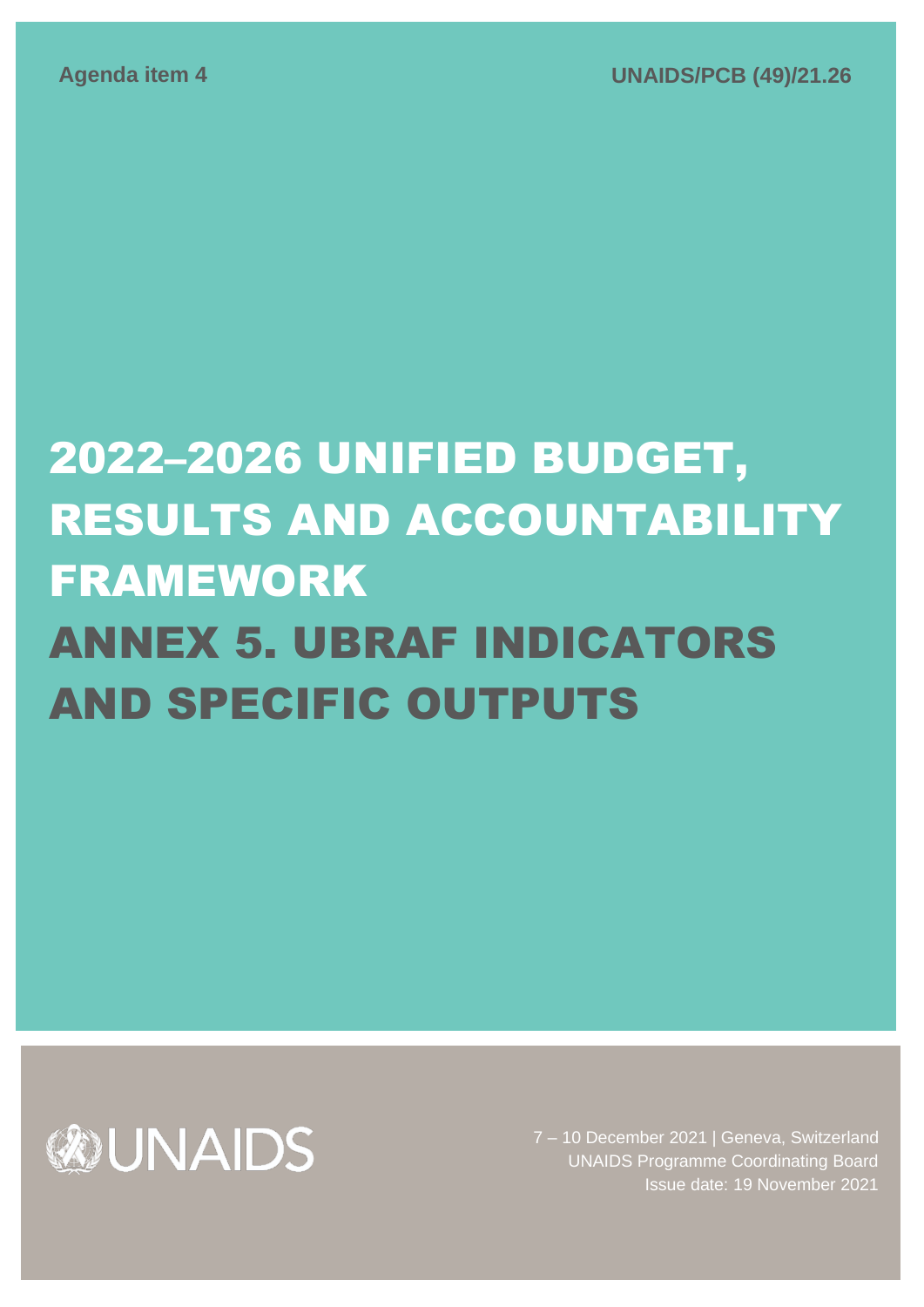**Additional documents for this item**: 2022-2026 Unified Budget, Results and Accountability Framework *(UNAIDS/PCB (EM)/4*.2); 2022-2023 UBRAF Workplan and Budget (UNAIDS/PCB (EM)/4.3); Report of the Working Group to develop the 2022-2026 UBRAF (UNAIDS/PCB (EM)/CRP1); revised 2022-2023 Workplan and Budget (UNAIDS/PCB (49)/21.27)

# **Action required at this meeting––the Programme Coordinating Board is invited to**:

- 6.1 *Takes note* of the annex of the 2022-2026 Unified Budget, Results and Accountability Framework outputs and indicators (UNAIDS/PCB (49)/21.26) and requests the UNAIDS Executive Director to add the annex to the 2022-2026 UBRAF Framework (UNAIDS/PCB (EM)/4.2);
- 6.2 *Recalling* decisions 3.3 & 3.4 of the Special Session, *approves* the revised 2022-2023 Workplan (UNAIDS/PCB (49)/21.27);
- 6.3 *Requests* the UNAIDS Joint Programme to report annually to the Programme Coordinating Board on the implementation of the 2022-2026 Unified Budget, Results and Accountability Framework through the related performance and financial reporting agenda items from June 2023;

**Cost implications for the implementation of the decisions**: none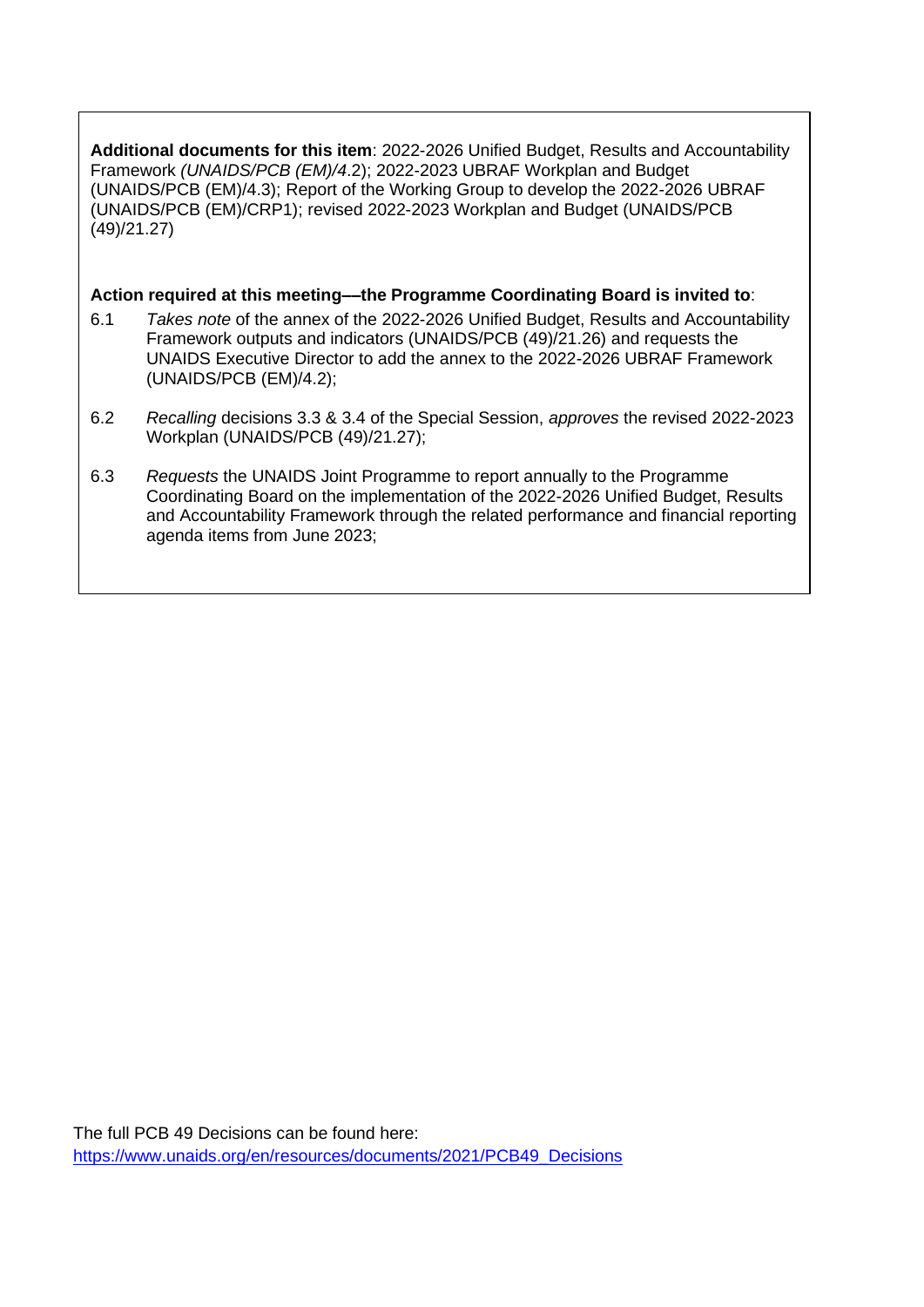# **Recalling that all aspects of UNAIDS work are directed by the following guiding principles:**

- Aligned to national stakeholders' priorities;
- Based on the meaningful and measurable involvement of civil society, especially people living with HIV and populations most at risk of HIV infection;
- Based on human rights and gender equality;
- Based on the best available scientific evidence and technical knowledge;
- Promoting comprehensive responses to AIDS that integrate prevention, treatment, care and support; and Based on the principle of nondiscrimination.

# **Background:**

- 1. Based on the Programme Coordinating Board (PCB) decisions taken at its October 2021 Special Session,<sup>1</sup> the indicator matrices in this annex provide clear specific outputs and indicators<sup>2</sup> for the Joint United Nations Programme on HIV/AIDS's (UNAIDS or the Joint Programme) work for each of the Joint Programme result areas and UNAIDS Secretariat functions within the context of the 2022-2026 Unified Budget, Results and Accounting Framework (UBRAF) results framework as illustrated by the UBRAF results chain (Figure 1).
- 2. The UBRAF indicator matrices aim to clearly demonstrate the more ambitious specific contributions and accountability of the Joint Programme to contribute to achieving the Global AIDS Strategy 2021-2026 through the UBRAF. As with the Joint Programme's outcomes and outputs at results area level, the specific outputs and indicators are informed by the UBRAF theory of change, which explains the causal pathways on how the Joint Programme's work contributes to the broader goals of the Global AIDS Strategy using an inequalities lens.<sup>3</sup>

<sup>1</sup> For the full PCBSS October 2021 decisions, see:

https://www.unaids.org/en/resources/documents/2021/PCBSS\_Oct2021\_Decisions

<sup>&</sup>lt;sup>2</sup> The UBRAF indicator formulations may be slightly revised based on the final NCPI and GAM indicators list which are anticipated for December 2021

<sup>3</sup> For more information, see 'Theory of Change' section and annex 1

https://www.unaids.org/en/resources/documents/2021/PCBSS\_2022-2026\_UBRAF\_Framework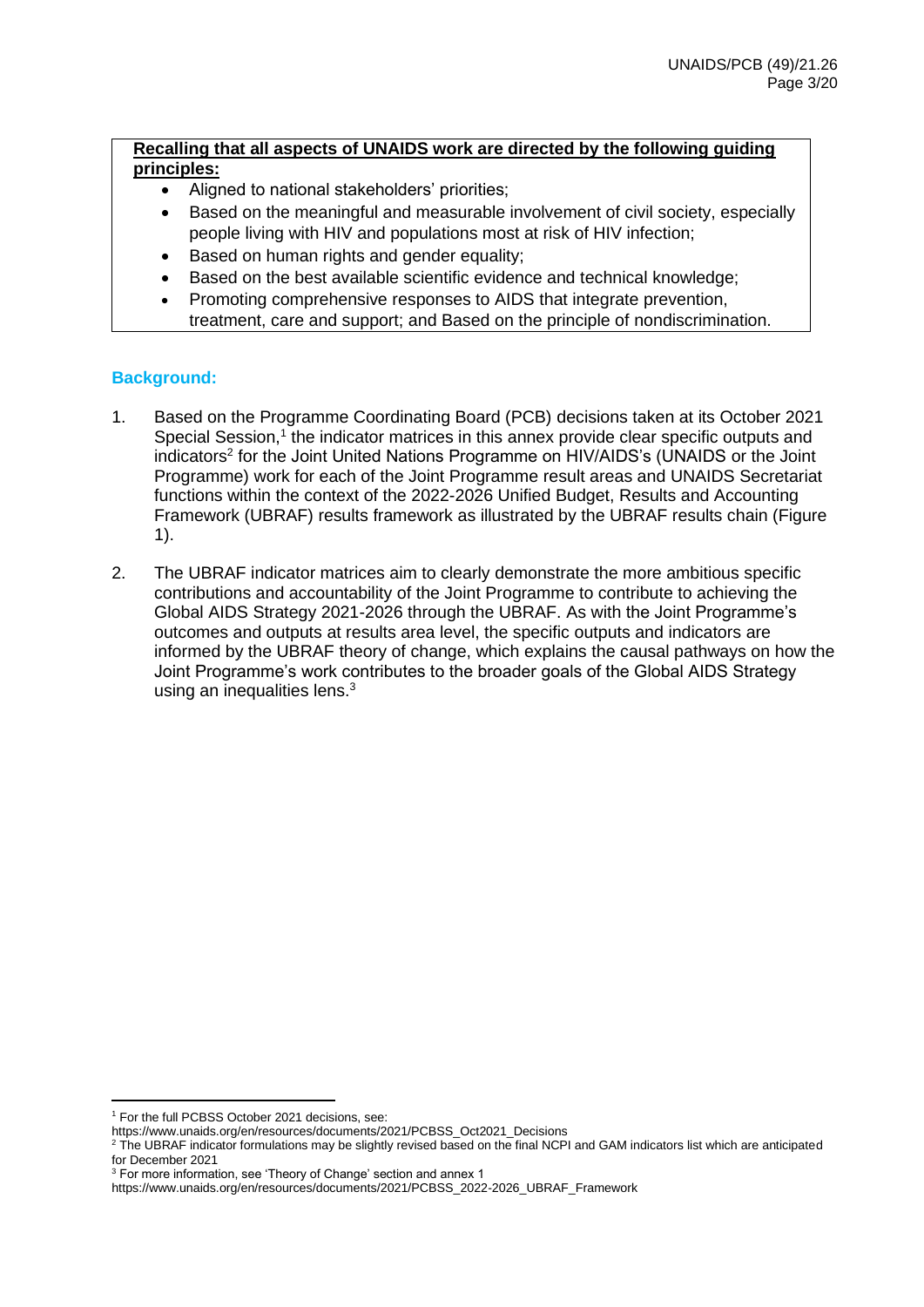#### **Figure 1: UBRAF 2022-2026 results chain**



- 3. For each Joint Programme result area, the following details have been included in the Indicator Matrix (Table 1, below) as per the PCB's decision in October 2021:
	- five-year specific outputs have been defined for the entire duration of the 2022-2026 UBRAF;
	- two-year specific outputs and related milestones by end 2023, which are linked to each five-year specific output, provide an intermediary 'progress results' of the Joint Programme's work by the end of the first biennium, and are further detailed in the 2022-2023 Workplan and Budget;
	- indicators that measure the Joint Programme's specific outputs have been detailed and each indicator's baselines, milestones and targets will be further defined in the full indicator matrix and indicator guidance document in 2022.
	- the outcome indicators that measure progress at outcome level and are further defined below, are also included in table 1.
- 4. In addition, specific outputs and related indicators for five years have been identified for each of the Secretariat functions and are indicated in Table 2.<sup>4</sup>
- 5. The full indicator matrix including the finalized set of indicators and specific outputs will also be developed for June 2022.

*The Joint Programme has a critical role in contributing to and achieving all outputs and indicators*, which also have a number of shared characteristics (listed below). For the sake of brevity, those characteristics are not repeated in the outputs and indicators' formulation. The outputs and indicators are:

- considered through an inequalities lens, with a focus on those left behind;
- responsive to the national context;

<sup>4</sup> The specific outputs and indicators for each Secretariat function are complementary to the UBRAF result area indicators and specific outputs and should be read in conjunction with the other. For conciseness and clarity, not all links are explicitly mentioned here but reference is made to the theory of change.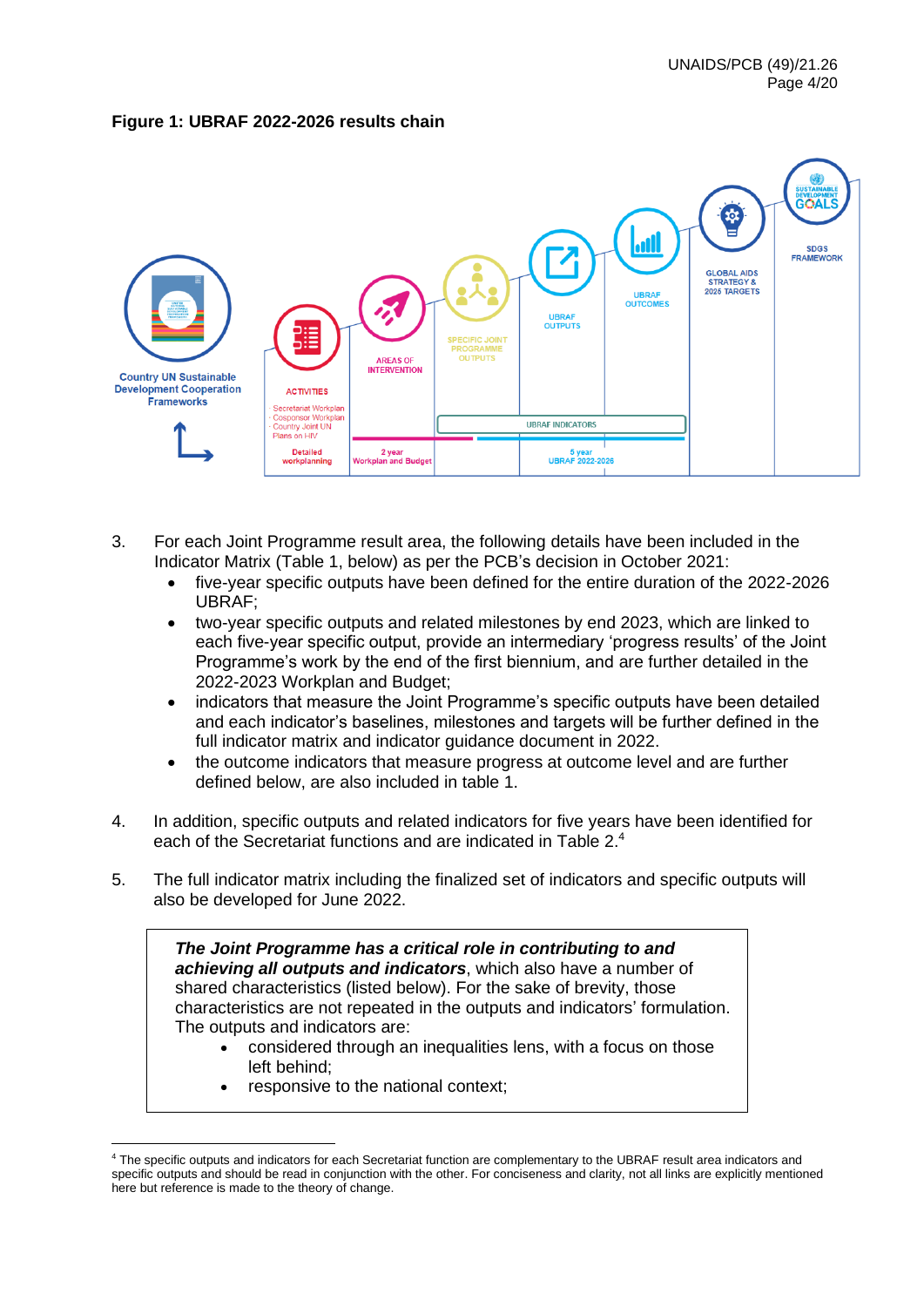- informed by evidence and recent scientific and other developments;
- people-centred, with meaningful involvement of communities;
- rights based and gender transformative.
- 6. The Joint Programme's specific outputs and indicators are necessarily selective, focusing on some of the most important areas where progress is needed and measurable. Reporting, however, will not be limited to them, and may range further across the entire scope of the result areas. Similarly, the Secretariat's performance indicators (for each of its five functions) are selective and focus on key areas of importance for the Secretariat and Joint Programme's operations and accountability.
- 7. The Joint Programme's performance monitoring is based on the UBRAF indicators and draws mostly on quantitative data collected through the Joint Programme Monitoring System (JPMS). This is complemented by narrative descriptions that are informed by qualitative information drawn from various data sources and validations processes, such as through the Global AIDS Monitoring (GAM) system and the National Commitments and Policies Instrument (NCPI). This mixed method approach provides the necessary information for understanding the context within which the Joint Programme works. It also complements the data from the UBRAF outcome indicators, while also providing important updates on the direct work of the Joint Programme.
- 8. This reporting will be done through the annual Performance Monitoring Reports and will include highlights of the Joint Programme's differentiated work in various contexts and situations and reflect its work to reduce context-specific gaps and inequalities.

## **Definitions for Table 1. Indicator matrix for the Joint Programme result areas:**

- 9. **Joint Programme result areas at output level.** These are the Joint Programme's critical areas of focus to address inequalities in the HIV response and bring it back on-track; informed by and fully aligned with the Global AIDS Strategy's result areas (as per the UBRAF results framework).
- 10. **Specific Joint Programme outputs.** These are formulated similarly to 'sub-outputs' for each Joint Programme result area at output level. As requested by the PCB, these specific outputs present a breakdown of the result area output highlighting a more specific, focused and measurable added value of the Joint Programme's work and will serve as the basis for Joint Programme accountability and will be measured using the related indicator(s).
- 11. **Joint Programme performance indicators for each specific output.** These measure the Joint Programme's performance in relation to the related specific Joint Programme output.
- 12. **Joint Programme outcome indicators.** These measure the progress made towards achieving the intended Joint Programme outcomes and the corresponding Global AIDS Strategy strategic priority. These are measured through a few selected GAM or NCPI indicators that are most relevant to the area that the Joint Programme contributes to.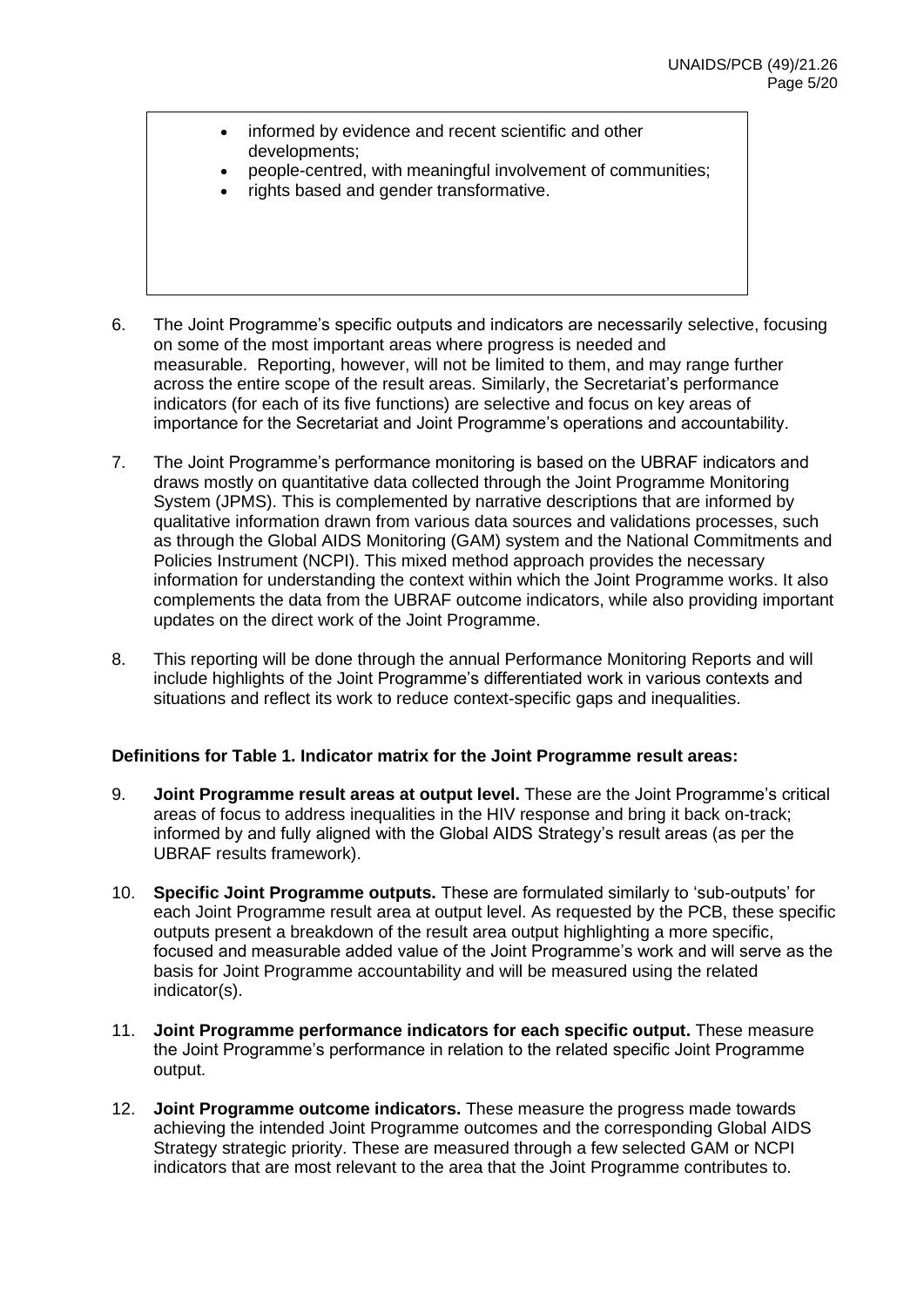- 13. **Milestones.** These are intended achievements to measure progress of the work being conducted by the Joint Programme for defined timeframes (by end of 2023 and 2025 to feature in the respective Workplan and Budget, and the full indicator matrix to be finalized by June 2022).
- 14. **Targets.** These are the final intended achievement to measure the Joint Programme's work/contributions for the specific Joint Programme output by end of 2026.
- 15. **Number of countries.** Unless otherwise indicated, "number of countries" in the specific outputs, indicators and milestones refer to countries where the Joint Programme operates (which includes various modalities such as in-country presence and through regional or global level support including through virtual means).

### **Definitions for Table 2. Indicator matrix for the Secretariat Functions:**

- 16. **Specific Secretariat outputs.** These are formulated similarly to 'sub-outputs' for each Secretariat function. These specific outputs present a more focused and measurable view of the Secretariat's work as requested by the PCB. They are not intended to cover and capture all the already defined areas of interventions/deliverables. As requested by the PCB, the specific Secretariat outputs will serve as the basis for Secretariat accountability and will be measured by using the related indicator(s).
- 17. **Indicators for each specific Secretariat output.** <sup>5</sup> These measure the Secretariat's performance in relation to the related specific Secretariat output over five years
- 18. **Milestones.** These are the intended achievements to measure progress of the work being conducted by the Secretariat for 2023 and 2025. These milestones will feature in the respective Workplan and Budget documents, and in the full indicator matrix to be finalized by June 2022
- 19. **Targets:** These are the final intended achievement to measure the Secretariat's work/contributions for the specific outputs by the end of 2026

## **Tool references:**

- 20. **The GAM** is a global tool, managed by UNAIDS and used by countries for their annual reporting of programme, behavioural, financial and epidemiological to assess progress towards ending AIDS as a public health threat by 2030 and inform global reports other analysis.<sup>6</sup>
- 21. **The NCPI** is a part of the GAM mechanism which allows countries to report their progress against the commitments they made in the Political Declaration.<sup>7</sup>
- 22. **The JPMS** is an internal web-based tool that allows the Joint Programme to plan and report against UBRAF implementation and results achieved. It is used to share planning and reporting data from countries, regions and headquarters/global level in order to prepare consolidated reports for the PCB, such as the annual Joint Programme

<sup>5</sup> The Secretariat functions and Results Area indicators are complementary and should be read in conjunction with each other. For conciseness and clarity reasons, not all cross links are explicitly mentioned here but reference is made to the Theory of Change. <sup>6</sup> For more information on the GAM indicators, see[: Global AIDS Monitoring \(unaids.org\)](https://aidsreportingtool.unaids.org/) (noting the updated version will be available end 2021) and for information on how the GAM data is used to informed the Global AIDS Report, see : [2021 UNAIDS](https://www.unaids.org/en/resources/documents/2021/2021-global-aids-update)  Global AIDS Update — Confronting inequalities — [Lessons for pandemic responses from 40 years of AIDS | UNAIDS](https://www.unaids.org/en/resources/documents/2021/2021-global-aids-update)  $<sup>7</sup>$  The Full NCPI questionnaire is completed by countries every two years, while an interim NCPI questionnaire with a subset of</sup> questions is completed on an annual basis. For the new set of NCPI, this subset is being defined.

For more information on the NCPI, see: [Laws and Policies Analytics | About \(unaids.org\).](https://lawsandpolicies.unaids.org/about?lan=en)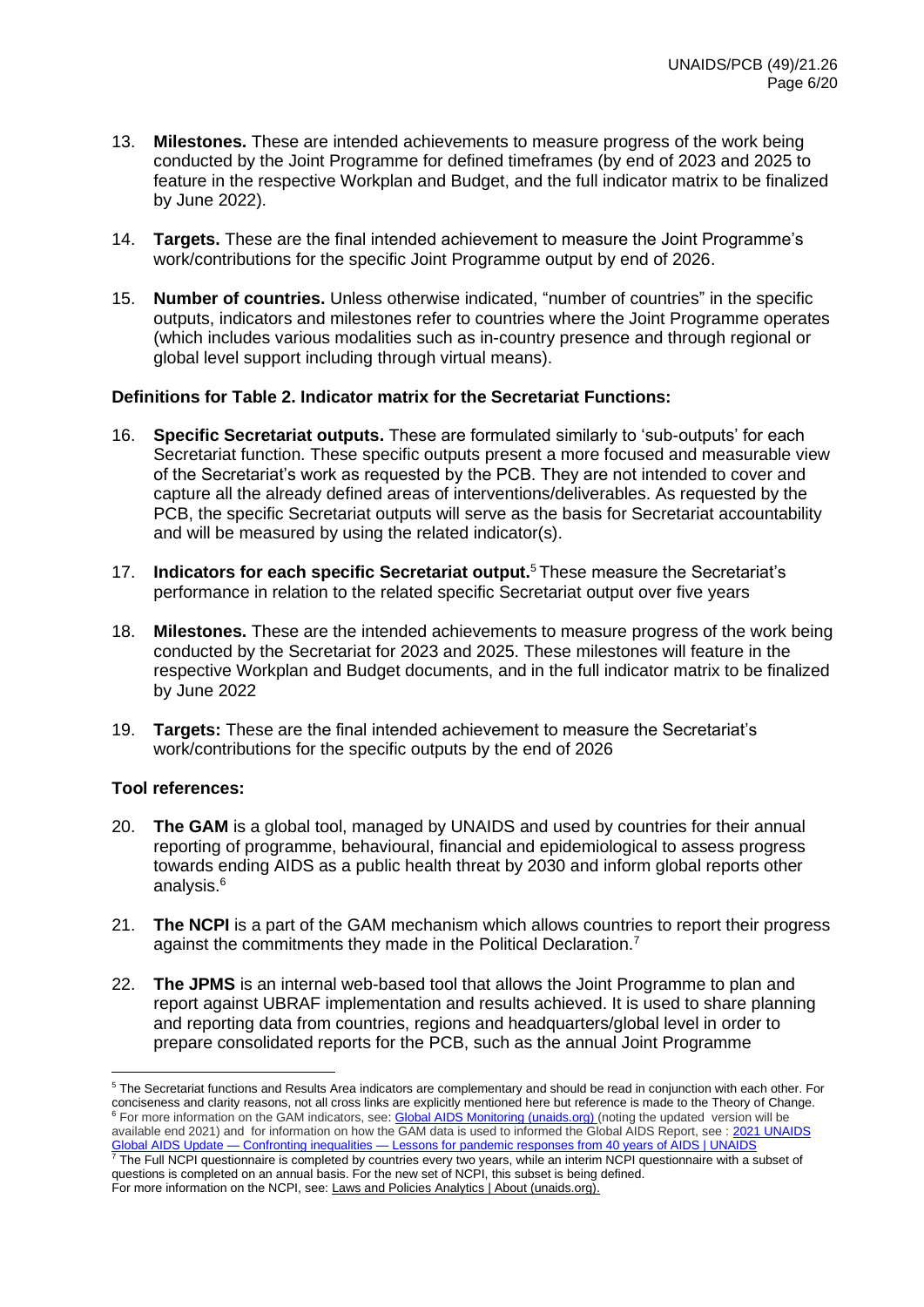Performance Monitoring Report and other analyses. Data from the JPMS are also used to share information across the Joint Programme as well as to generate other reports as may be required by donors, governments, executive boards of Cosponsoring organizations of the Joint Programme and other stakeholders.

## **Indicator guidance documentation and the full indicator matrix:**

- 23. To ensure a clear common understanding, consistency (coherent and comparable data set across countries and over time) and transparency, an indicator guidance will be developed in 2022. It will provide further background, including how each individual indicator is defined and the data are collected, and it will set parameters around the Joint Programme's work to be measured through the results framework and indicators matrix. The indicator guidance will include the following:
	- definition of the number of countries for each indicator when it does not refer to the full set of countries where the Joint Programme operates;
	- the indicator definition including the rationale, calculation method, frequency, source of data (such as the NCPI), data collection tools and the quality assurance process;
	- data for the baseline, milestones and targets, which will be identified in early 2022 through consultations with Joint Teams in countries and regions; and
	- the indicator cascade in line the UBRAF theory of change and the contributions to the 2025 global AIDS targets.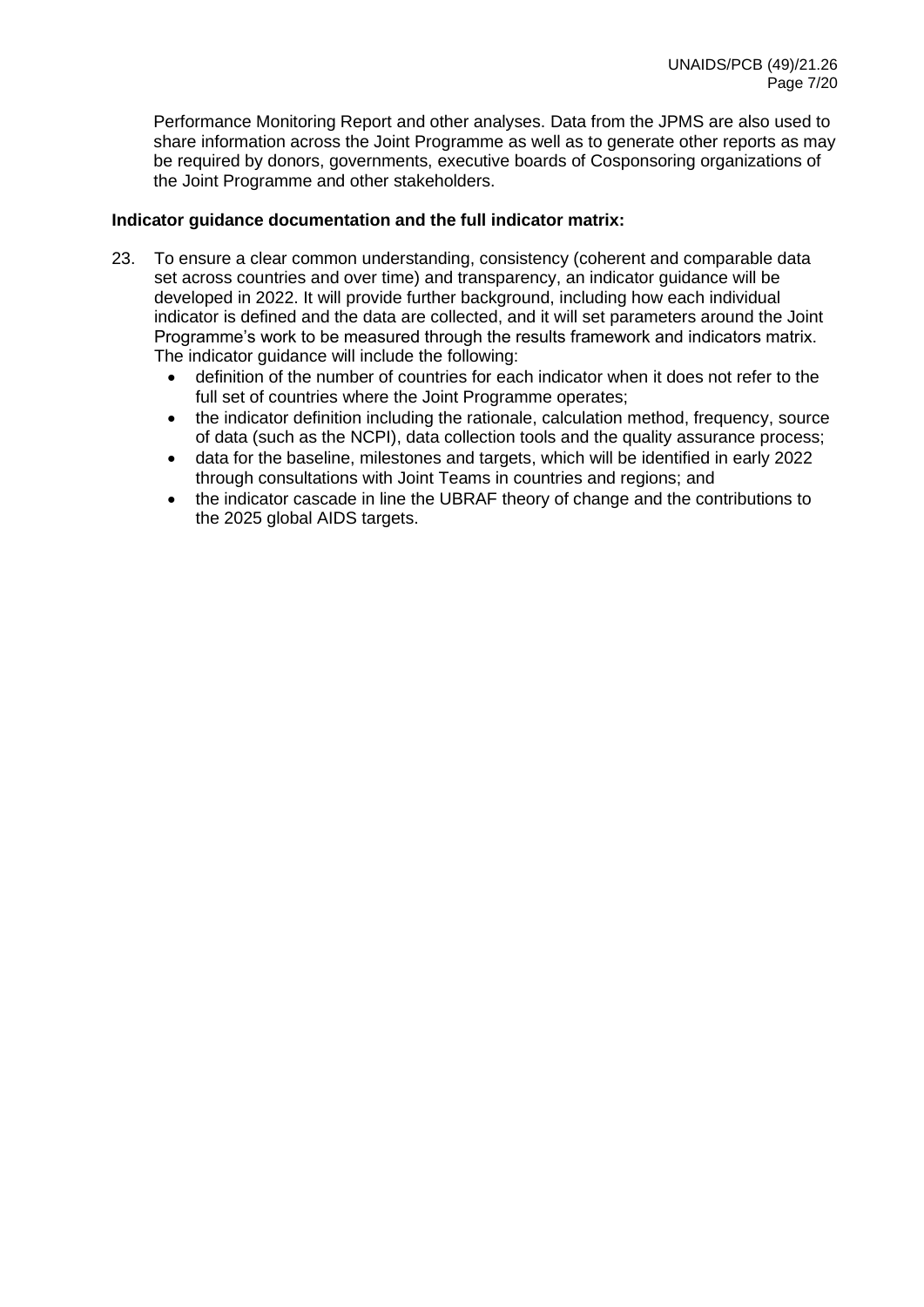### **Table 1: Interim indicator matrix for the Joint Programme Result Areas**

| <b>JOINT PROGRAMME OUTCOME 1</b>                                                                                                                         |                                                                                                                                                                   |  |
|----------------------------------------------------------------------------------------------------------------------------------------------------------|-------------------------------------------------------------------------------------------------------------------------------------------------------------------|--|
|                                                                                                                                                          | People living with, at risk of and affected by HIV obtain equitable access and reap equitable benefits from HIV prevention, treatment, care and support services. |  |
| Outcome indicators: relevant GAM indicator(s) <sup>8</sup>                                                                                               |                                                                                                                                                                   |  |
| High-level impact:                                                                                                                                       |                                                                                                                                                                   |  |
| GAM 1.1 HIV incidence: Number of people newly infected with HIV in the reporting period per 1000 uninfected population                                   |                                                                                                                                                                   |  |
| GAM 2.7 AIDS mortality: Total number of people who have died from AIDS-related causes per 100 000 population                                             |                                                                                                                                                                   |  |
| Continuum of services to key populations:                                                                                                                |                                                                                                                                                                   |  |
| GAM 1.5 Condom use among key populations: Percentage of key populations reporting using a condom the last time they had sexual intercourse               |                                                                                                                                                                   |  |
|                                                                                                                                                          |                                                                                                                                                                   |  |
| period                                                                                                                                                   | GAM 1.11 People who received pre-exposure prophylaxis: Number of people who received pre-exposure prophylaxis (PrEP) at least once during the reporting           |  |
| GAM 1.4                                                                                                                                                  | HIV testing among key populations: Percentage of people of a key population who tested for HIV in the past 12 months, or who know their current                   |  |
| <b>HIV</b> status                                                                                                                                        |                                                                                                                                                                   |  |
| GAM 2.6                                                                                                                                                  | Antiretroviral therapy coverage among people living with HIV in key populations: Percentage of the people living with HIV in a key population                     |  |
| receiving antiretroviral therapy in the past 12 months                                                                                                   |                                                                                                                                                                   |  |
|                                                                                                                                                          |                                                                                                                                                                   |  |
| Status of prevention in a country:                                                                                                                       |                                                                                                                                                                   |  |
| GAM 1.7 HIV prevention programmes in prisons: HIV prevention and treatment programmes offered to prisoners while detained                                |                                                                                                                                                                   |  |
| Treatment Cascade results:                                                                                                                               |                                                                                                                                                                   |  |
|                                                                                                                                                          | GAM 2.3 People living with HIV who have suppressed viral loads: Percentage and number of adults and children living with HIV who have suppressed viral            |  |
| loads at the end of the reporting period                                                                                                                 |                                                                                                                                                                   |  |
| GAM 3.3                                                                                                                                                  | Mother-to-child transmission of HIV: Estimated percentage of children newly infected with HIV from mother-to-child transmission among women                       |  |
| living with HIV delivering in the past 12 months                                                                                                         |                                                                                                                                                                   |  |
|                                                                                                                                                          |                                                                                                                                                                   |  |
| <b>JOINT PROGRAMME OUTPUT 1: HIV prevention</b>                                                                                                          |                                                                                                                                                                   |  |
| Country and community capacities are strengthened to define, prioritize, implement and bring gender-responsive HIV combination prevention programmes for |                                                                                                                                                                   |  |
| and with key populations and other groups at high risk of HIV at a scale to drive impact and achieve national HIV prevention targets.                    |                                                                                                                                                                   |  |
| Specific Joint Programme output 1.1. for 2022-2026                                                                                                       | <b>Indicator</b>                                                                                                                                                  |  |
| Provide policy advice and strategic guidance to adopt, implement and                                                                                     | 1.1.1. Number of countries supported by the Joint Programme to include in                                                                                         |  |
| monitor national policies, tools and targets for combination HIV prevention                                                                              | their national policies and strategies, all recommended elements of evidence-                                                                                     |  |
| services for and with key populations <sup>9</sup> and other groups at higher risk of HIV.                                                               |                                                                                                                                                                   |  |
|                                                                                                                                                          |                                                                                                                                                                   |  |

<sup>&</sup>lt;sup>8</sup> These are proposed based on the assumption that the information will be available at the time of the annual Joint programme Performance Monitoring Report preparations

<sup>&</sup>lt;sup>9</sup> As per the Global AIDS Strategy (pp. 8 & 10) key populations, or key populations at higher risk, are groups of people who are more likely to be exposed to HIV or to transmit it and whose engagement is critical to a successful HIV response. In all countries, key populations include people living with HIV. In most settings, men who have sex with men, transgender people, people who inject drugs and sex workers and their clients are at higher risk of exposure to HIV than other groups. However, each country should define the specific populations that are key to their epidemic and response based on the epidemiological and social context.

The term "key populations" is also used by some agencies to refer to populations other than the four listed above. For example, prisoners and other incarcerated people also are particularly vulnerable to HIV; they frequently lack adequate access to services, and some agencies may refer to them as a key population.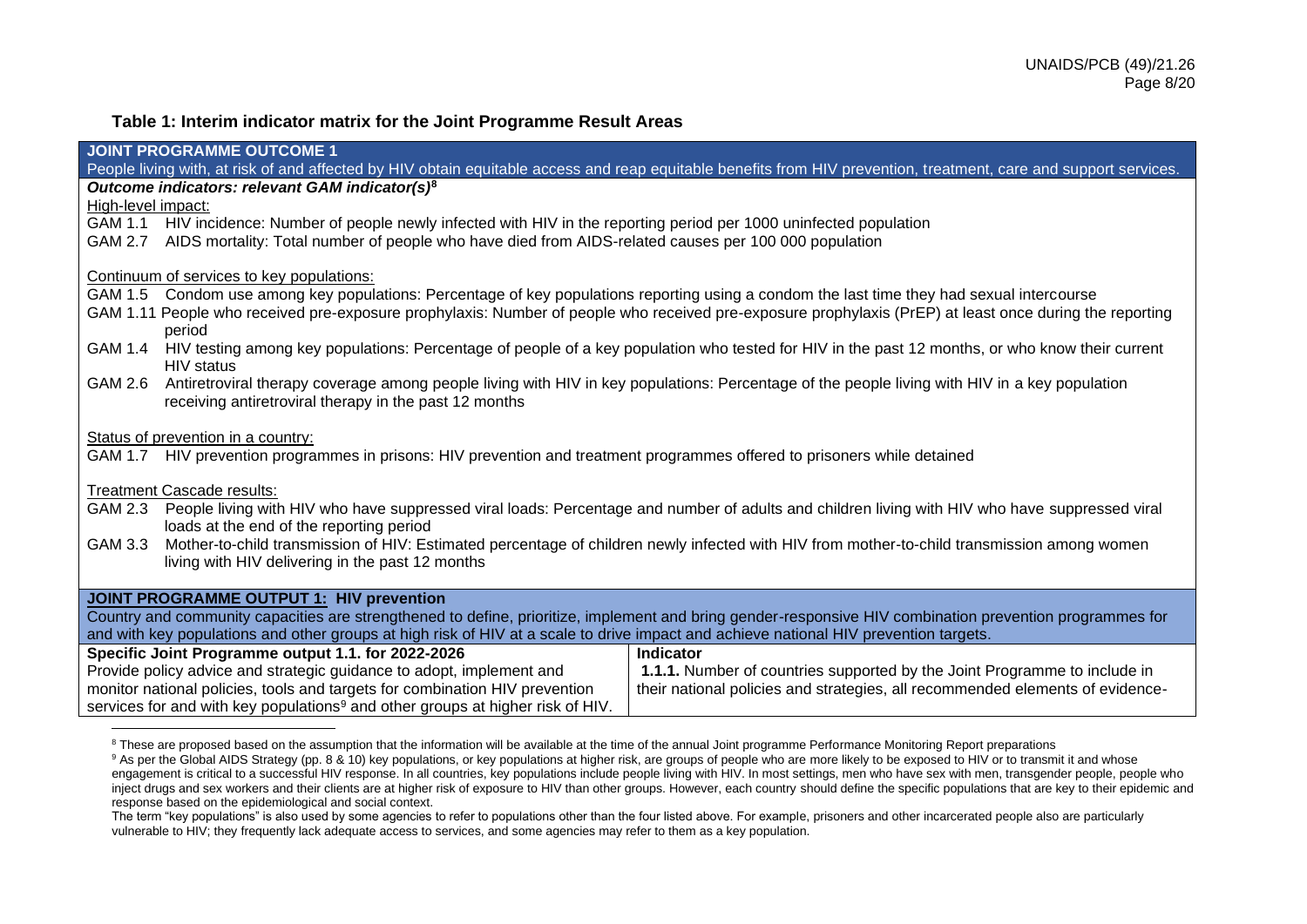| based combination HIV prevention packages for key populations and other<br>populations at risk of HIV. <sup>10</sup>                                                                                                                                       |  |  |
|------------------------------------------------------------------------------------------------------------------------------------------------------------------------------------------------------------------------------------------------------------|--|--|
| <b>Indicator</b><br>1.2.1. Number of countries supported by the Joint Programme where<br>combination prevention programs that are tailored for specific key and priority<br>populations have been scaled up.                                               |  |  |
| <b>JOINT PROGRAMME OUTPUT 2: HIV testing and treatment</b><br>Country and community capacities are strengthened so that HIV testing, treatment, care, support and integrated services are scaled up.                                                       |  |  |
| Indicator<br>2.1.1. Guidance developed to support integrated service delivery of HIV and<br>comorbidities.<br>2.1.2. Number of countries that have implemented innovations to optimize<br>access to integrated HIV and comorbidity / coinfection services. |  |  |
|                                                                                                                                                                                                                                                            |  |  |

<sup>&</sup>lt;sup>10</sup> This will be disaggregated by key populations and other populations at risk of HIV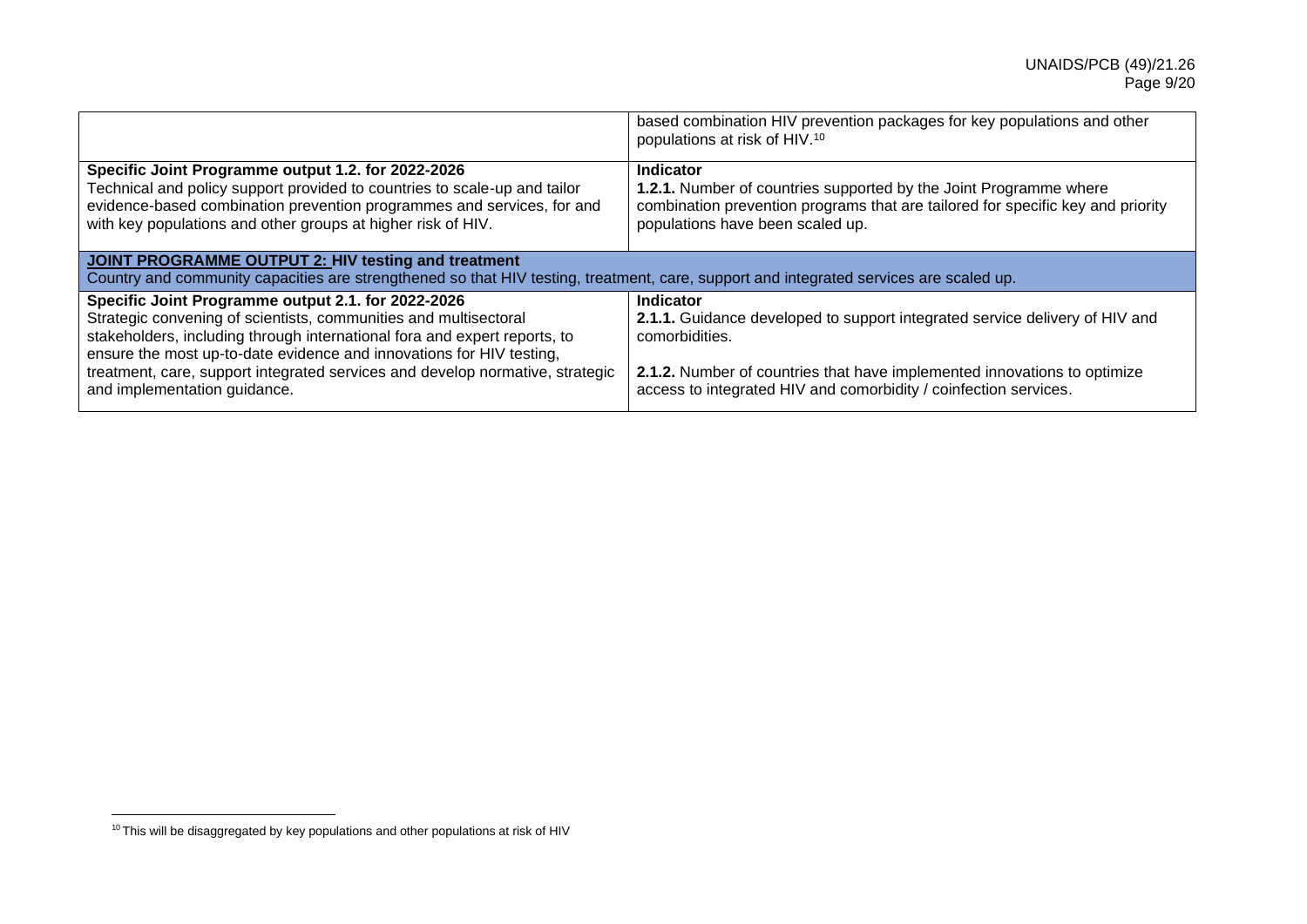| Specific Joint Programme output 2.2. for 2022-2026                                                                                                                | Indicator                                                                                    |
|-------------------------------------------------------------------------------------------------------------------------------------------------------------------|----------------------------------------------------------------------------------------------|
| Provide policy, advocacy and technical support to countries to update/adopt                                                                                       | 2.2.1. Number of countries that have updated and implemented their national                  |
| and implement national policies and service delivery programmes aligned                                                                                           | recommendations on HIV testing, treatment and service delivery in alignment                  |
| with the new global guidance for effective scaling up of quality HIV testing,                                                                                     | with the 2021 WHO Consolidated guidelines on HIV prevention, testing,                        |
| treatment, care and integrated services including those for comorbidities and                                                                                     | treatment, service delivery and monitoring (Consolidated guidelines on HIV                   |
| coinfections, and related access and update monitoring, and share good                                                                                            | prevention, testing, treatment, service delivery and monitoring:                             |
| practices.                                                                                                                                                        | recommendations for a public health approach (who.int)) with particular focus                |
|                                                                                                                                                                   | on:                                                                                          |
|                                                                                                                                                                   | a) recommended HIV testing services approaches                                               |
|                                                                                                                                                                   | b) First- and second-line antiretroviral therapy (ART)                                       |
|                                                                                                                                                                   | c) differentiated service delivery <sup>11</sup>                                             |
|                                                                                                                                                                   | d) viral load monitoring                                                                     |
|                                                                                                                                                                   | e) advanced HIV disease                                                                      |
|                                                                                                                                                                   |                                                                                              |
|                                                                                                                                                                   | 2.2.2. Number of countries that implement recommended WHO-preferred first-                   |
|                                                                                                                                                                   | line antiretroviral regimen for treatment initiation in their national guidelines,           |
|                                                                                                                                                                   | based on the recommendations in the 2021 WHO Consolidated guidelines on                      |
|                                                                                                                                                                   | HIV prevention, testing, treatment, service delivery and monitoring (WHO                     |
|                                                                                                                                                                   | Consolidated guidelines on HIV prevention, testing, treatment, service delivery              |
|                                                                                                                                                                   | and monitoring: recommendations for a public health approach (who.int)), for:                |
|                                                                                                                                                                   | a. Adults and adolescents,                                                                   |
|                                                                                                                                                                   | b. Women of childbearing age, and                                                            |
|                                                                                                                                                                   | c. Pregnant and/or breastfeeding women.                                                      |
|                                                                                                                                                                   |                                                                                              |
|                                                                                                                                                                   | 2.2.3. Number of countries adopting shorter rifamycin-based regimens for                     |
|                                                                                                                                                                   | tuberculosis (TB), preventive treatment (TPT) for people living with HIV.                    |
| <b>JOINT PROGRAMME OUTPUT 3: Paediatric AIDS, Vertical Transmission</b>                                                                                           |                                                                                              |
| Capacities at national and subnational levels strengthened to ensure access to tailored, integrated, data-informed, differentiated services to eliminate vertical |                                                                                              |
| transmission and end paediatric AIDS.                                                                                                                             |                                                                                              |
| Specific Joint Programme output 3.1. for 2022-2026                                                                                                                | Indicator                                                                                    |
| Countries supported to adopt updated normative guidance, recommendations                                                                                          | 3.1.1. Number of priority countries <sup>12</sup> adopting and adapting latest international |
| and develop and share best practices for elimination of vertical transmission                                                                                     | normative guidelines for eliminating vertical transmission and ending paediatric             |
| and optimizing HIV testing, treatment and outcome for children and                                                                                                | AIDS.                                                                                        |
| adolescents living with HIV.                                                                                                                                      |                                                                                              |

<sup>&</sup>lt;sup>11</sup> With new definitions and recommended differentiated service delivery approaches

 $12$  20 priority countries that contribute to about 80% of the global burden of women living with HIV who do not receive antiretroviral treatment during pregnancy and breastfeeding; new HIV infections in children and children living with HIV not receiving antiretroviral treatment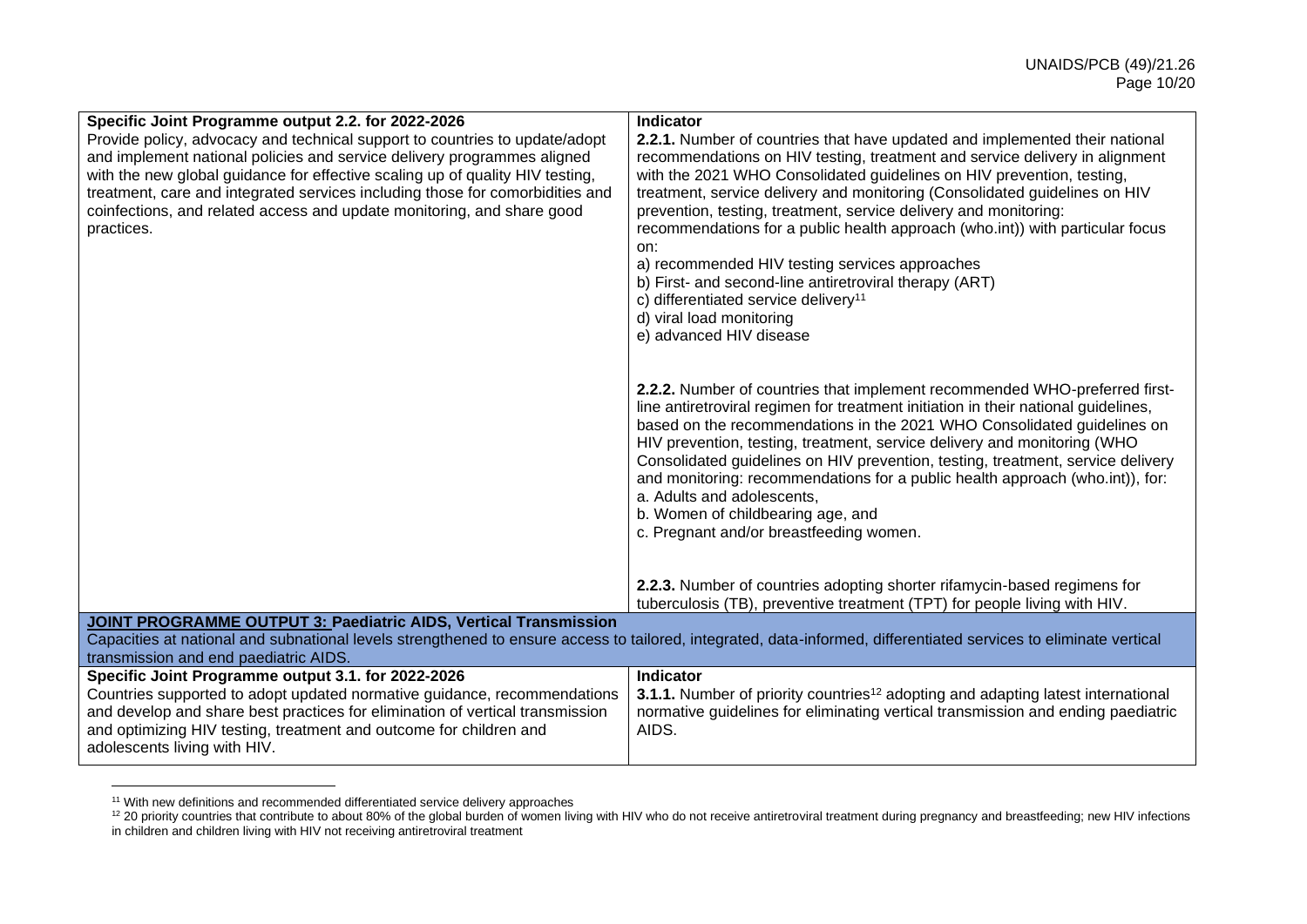| Specific Joint Programme output 3.2. for 2022-2026<br>Regions, partners and countries guided and supported to prioritize and<br>implement sustainable, actions for eliminating vertical transmission and<br>ending pediatric AIDS through building capacity, integration of HIV into<br>maternal, neonatal, child and adolescent health and primary care, and<br>through leveraging domestic and international investments.                                                                                                                                                                                                             | <b>Indicator</b><br>3.2.1. Number of priority countries supported to develop a national validation<br>report to support the Global Validation Advisory Committee (data analysis,<br>community consultations).<br>3.2.2. Number of priority countries with HIV services for children integrated into<br>at least 50% of primary healthcare sites. |  |
|-----------------------------------------------------------------------------------------------------------------------------------------------------------------------------------------------------------------------------------------------------------------------------------------------------------------------------------------------------------------------------------------------------------------------------------------------------------------------------------------------------------------------------------------------------------------------------------------------------------------------------------------|--------------------------------------------------------------------------------------------------------------------------------------------------------------------------------------------------------------------------------------------------------------------------------------------------------------------------------------------------|--|
| <b>JOINT PROGRAMME OUTCOME 2:</b><br>Communities of people living with, at risk of and affected by HIV, including key populations, women and young people, are empowered, enabled and effectively<br>resourced to lead HIV service delivery, advocate for and enjoy their right to health, and social and structural drivers of the HIV epidemic are removed.                                                                                                                                                                                                                                                                           |                                                                                                                                                                                                                                                                                                                                                  |  |
| Outcome indicators: relevant GAM indicator(s)<br>Stigma and discrimination:<br>GAM 6.4<br>Experience of HIV-related discrimination in health-care settings: Percentage of people living with HIV who report experiences of HIV-related<br>discrimination in health-care settings                                                                                                                                                                                                                                                                                                                                                        |                                                                                                                                                                                                                                                                                                                                                  |  |
| Community leadership:<br>NCPI 13813<br>Number of countries reporting having any laws, regulations or policies that provide for the operation of community-led organization in their<br>country                                                                                                                                                                                                                                                                                                                                                                                                                                          |                                                                                                                                                                                                                                                                                                                                                  |  |
| Gender equality and empowerment of women and girls:<br>NCPI 130 <sup>14</sup><br>Number of countries reporting that they have a national plan or strategy to address gender-based violence and violence against women that<br>includes HIV<br>NCPI 13715<br>Number of countries reporting that they have at least one service delivery point that provides elements of comprehensive post-rape care as per<br>WHO guidelines<br>NCPI 191.4 <sup>16</sup> Number of countries that have a national strategy or policy guiding the AIDS response that include a dedicated budget for implementing gender-<br>transformative interventions |                                                                                                                                                                                                                                                                                                                                                  |  |
| Adolescent/Youth-focused indicator:<br>NCPI 46 <sup>17</sup> Number of countries reporting that they have set a national target on comprehensive knowledge of HIV among adolescents and young people                                                                                                                                                                                                                                                                                                                                                                                                                                    |                                                                                                                                                                                                                                                                                                                                                  |  |

<sup>&</sup>lt;sup>13</sup> NCPI 138. Are there any laws, regulations or policies that provide for the operation of community-led organizations in your country (please select all that apply)

including interventions to address the intersections of gender-based violence\* and HIV?

NCPI 191.4a If yes to 191.4.a, does the national strategy or policy quiding the AIDS response include a dedicated budget for implementing gender-transformative interventions?

<sup>17</sup> NCPI 46: Has your country set a national target on comprehensive knowledge of HIV among adolescents and young people?

<sup>14</sup> NCPI 130. Does your country have a national plan or strategy to address gender-based violence\* and violence against women that includes HIV?

<sup>15</sup> NCPI 137. Does your country have at least one service delivery point that provides elements of comprehensive post-rape care as per WHO guidelines: first-line support/psychological first aid/psychosocial support, emergency contraception, STI prophylaxis or treatment, HIV post-exposure prophylaxis, safe abortion to the full extent of the law <sup>16</sup> NCPI 191.4 and 191.4a. :

NCPI 191.4 If yes to Question 191, does the national strategy or policy guiding the AIDS response include gender-transformative\* interventions,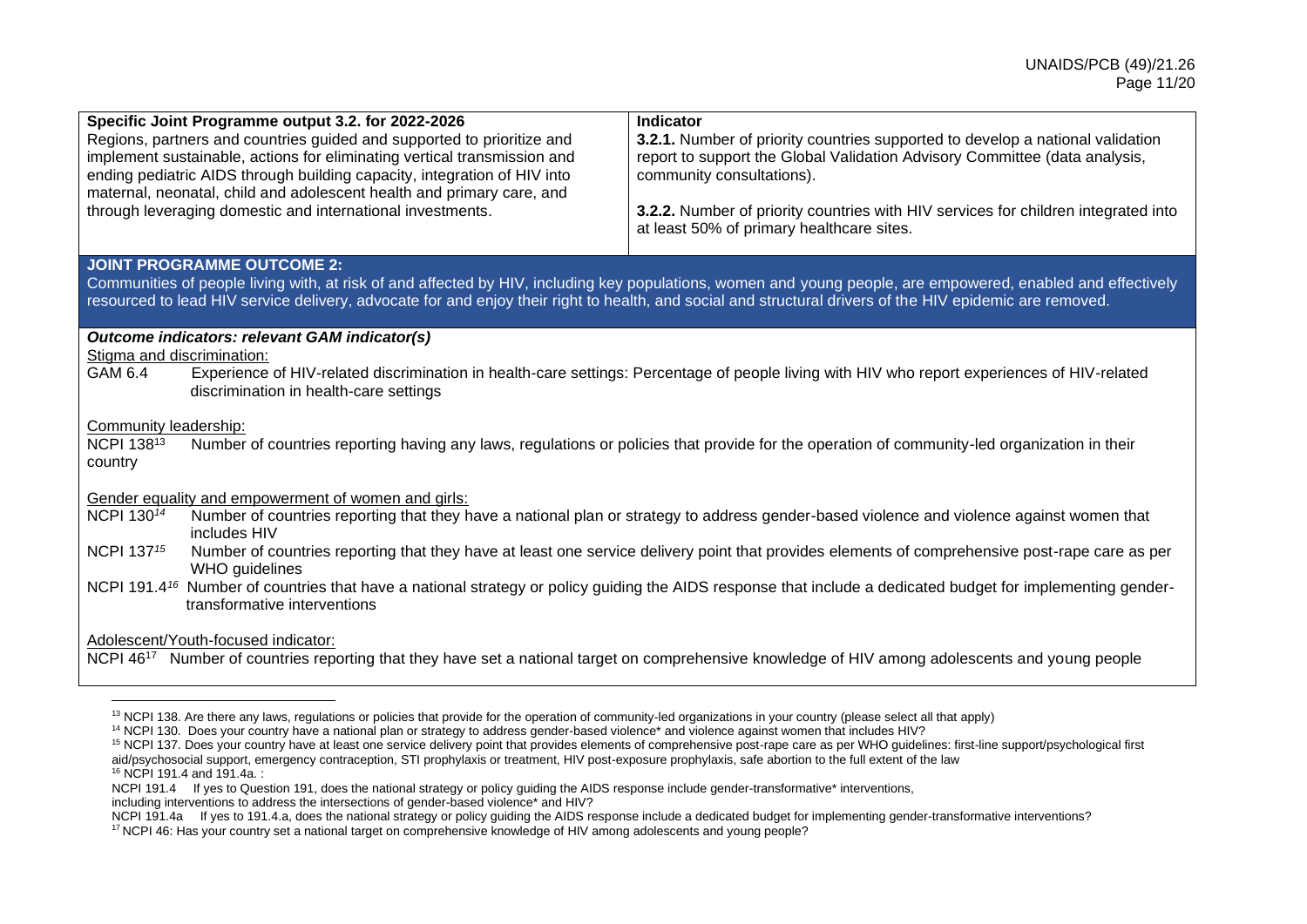| <b>JOINT PROGRAMME OUTPUT 4: Community-led responses</b><br>Empowered communities have the capacities to exert leadership and take action in addressing the needs of people living with, at risk of or affected by HIV,                                                                                                                                                        |                                                                                                                                                                                          |  |
|--------------------------------------------------------------------------------------------------------------------------------------------------------------------------------------------------------------------------------------------------------------------------------------------------------------------------------------------------------------------------------|------------------------------------------------------------------------------------------------------------------------------------------------------------------------------------------|--|
| especially to those who are currently excluded.                                                                                                                                                                                                                                                                                                                                |                                                                                                                                                                                          |  |
| Specific Joint Programme output 4.1. for 2022-2026                                                                                                                                                                                                                                                                                                                             | Indicator                                                                                                                                                                                |  |
| Develop and promote normative guidance and support advocacy strategies<br>for community-led responses (network strengthening, legal literacy,<br>advocacy, monitoring and service delivery), including those led by people<br>living with HIV, key populations, women and youth.                                                                                               | 4.1.1. Number of countries where community-led organizations received<br>technical support and normative guidance to develop advocacy strategies.                                        |  |
| Specific Joint Programme output 4.2. for 2022-2026<br>Provide technical and policy support to countries to develop and expand<br>partnerships between governments and community-led organizations, and<br>support for greater engagement of networks in decision-making for<br>community led responses, including on funding.                                                  | <b>Indicator</b><br>4.2.1. Number of countries where technical support on community-led-<br>responses was provided for national and/or subnational government and other<br>stakeholders. |  |
| <b>JOINT PROGRAMME OUTPUT 5: Human rights</b><br>Political commitment, community leadership, funding and evidence-informed action built to create enabling legal and policy environments and to remove multiple<br>and intersecting forms of stigma and discrimination for people living with and vulnerable to HIV, including key populations, women, and girls.              |                                                                                                                                                                                          |  |
| Specific Joint Programme output 5.1. for 2022-2026                                                                                                                                                                                                                                                                                                                             | Indicator                                                                                                                                                                                |  |
| Provide technical, policy and advocacy support to countries on enabling legal<br>environments for HIV and advocate in international and regional forums for<br>rights-based approaches.                                                                                                                                                                                        | 5.1.1. Number of countries supported in activities to remove or amend punitive<br>and discriminatory laws and policies, and/or develop protective ones affecting<br>the HIV response.    |  |
| Specific Joint Programme output 5.2. for 2022-2026<br>Provide technical and policy support to countries in the implementation of                                                                                                                                                                                                                                               | Indicator<br>5.2.1. Number of countries supported in specific evidence- based actions to                                                                                                 |  |
| sustainable programmes or reforms (e.g., curricula, law reform, access to<br>justice) to reduce HIV related stigma and discrimination.                                                                                                                                                                                                                                         | reduce stigma and discrimination across 3 of the 6 Global Partnership settings.                                                                                                          |  |
| <b>JOINT PROGRAMME OUTPUT 6: Gender equality</b><br>Strengthened capacities of governments, communities and other stakeholders to ensure that women and girls, men and boys, in all their diversity, practice and<br>promote gender-equitable social norms and gender equality and work together to end gender-based violence in order to mitigate the risk and impact of HIV. |                                                                                                                                                                                          |  |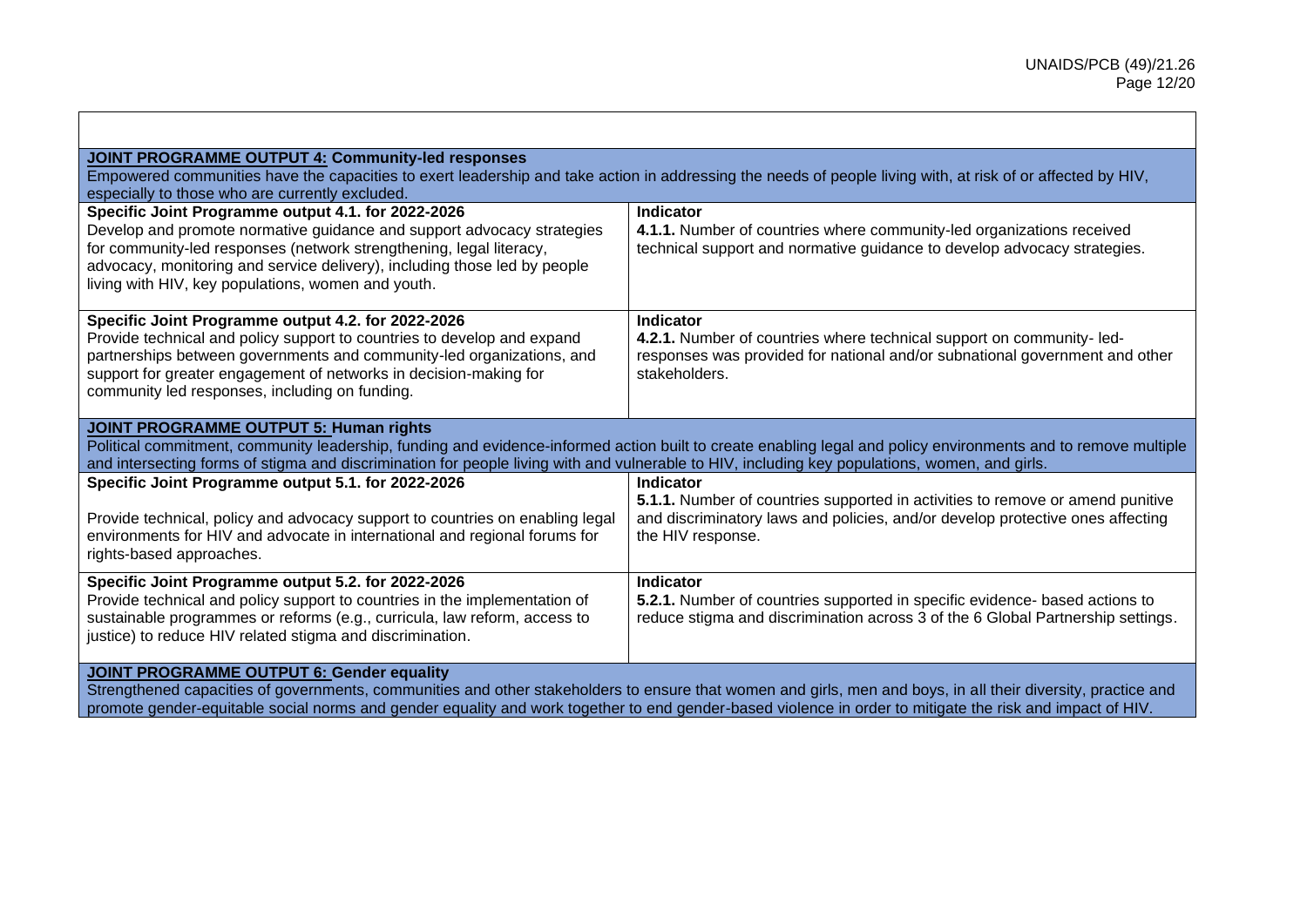| Specific Joint Programme output 6.1. for 2022-2026                                                                                                                 | <b>Indicator</b>                                                                                                                                                 |  |
|--------------------------------------------------------------------------------------------------------------------------------------------------------------------|------------------------------------------------------------------------------------------------------------------------------------------------------------------|--|
| Strengthen gender expertise in countries supported by the Joint Programme                                                                                          | 6.1.1. Number of countries where Joint Programme support contributes to                                                                                          |  |
| to design, resource, implement, and monitor gender-transformative national                                                                                         | strengthening gender-transformative policies, financing and programmes,                                                                                          |  |
| and local HIV plans, policies, laws, and programmes, that address unequal                                                                                          | integrating gender equality into the national HIV response, and meaningfully                                                                                     |  |
| gender norms, and to engage women and girls in all their diversity together                                                                                        | engaging women in all their diversity, including those living with HIV.                                                                                          |  |
| with men and boys.                                                                                                                                                 |                                                                                                                                                                  |  |
|                                                                                                                                                                    |                                                                                                                                                                  |  |
|                                                                                                                                                                    |                                                                                                                                                                  |  |
|                                                                                                                                                                    |                                                                                                                                                                  |  |
| Specific Joint Programme output 6.2. for 2022-2026                                                                                                                 | <b>Indicator</b>                                                                                                                                                 |  |
| Provide policy and advocacy support to countries to implement gender-                                                                                              | 6.2.1. Number of countries where Joint Programme provided policy and                                                                                             |  |
| responsive HIV prevention, treatment, care and support services that are free                                                                                      | advocacy support to implement gender-responsive HIV prevention, treatment,                                                                                       |  |
| of stigma and discrimination and that address gender-based violence.                                                                                               | care and support services that are free of discrimination and that address                                                                                       |  |
|                                                                                                                                                                    | gender-based violence.                                                                                                                                           |  |
| <b>JOINT PROGRAMME OUTPUT 7: Young people</b>                                                                                                                      |                                                                                                                                                                  |  |
|                                                                                                                                                                    | Countries are capacitated to invest in systems and platforms to deliver coordinated, multisectoral strategies that provide adolescents and youth with lifesaving |  |
| information, equitable education, protection, and health services, promote their rights to bodily autonomy, and institutionalize their contributions to ending     |                                                                                                                                                                  |  |
| inequalities and ending AIDS.                                                                                                                                      |                                                                                                                                                                  |  |
| Specific Joint Programme output 7.1. for 2022-2026                                                                                                                 | Indicator                                                                                                                                                        |  |
| Support countries to scale-up multisectoral interventions that promote life-                                                                                       | 7.1.1. Number of countries supported to implement the scale up of multisectoral                                                                                  |  |
| skills and comprehensive sexuality education, access to youth-friendly sexual                                                                                      | interventions that align to ministerial commitments to increase access to youth-                                                                                 |  |
| and reproductive health services and a seamless continuum across HIV                                                                                               | friendly sexual and reproductive health services and/or quality education,                                                                                       |  |
| prevention, treatment and care for adolescents and youth ages 10-24 years.                                                                                         | including comprehensive sexuality education, in order to improve young                                                                                           |  |
|                                                                                                                                                                    | people's wellbeing.                                                                                                                                              |  |
| Specific Joint Programme output 7.2. for 2022-2026                                                                                                                 | <b>Indicator</b>                                                                                                                                                 |  |
| Technical support to countries to institutionalize the expansion of youth-led                                                                                      | 7.2.1. Number of countries receiving policy support and advocacy to develop                                                                                      |  |
| responses, ensure greater involvement and leadership of young people in the                                                                                        | costed and prioritized plans to advance youth-led responses.                                                                                                     |  |
| HIV response (service delivery, monitoring, advocacy and governance) and                                                                                           |                                                                                                                                                                  |  |
| to put in place adequate funding and policy frameworks.                                                                                                            |                                                                                                                                                                  |  |
|                                                                                                                                                                    |                                                                                                                                                                  |  |
| <b>JOINT PROGRAMME OUTCOME 3:</b>                                                                                                                                  |                                                                                                                                                                  |  |
| Increased availability of effective, equitable and sustainable systems to achieve and maintain the 2025 targets, through robust financing for national budgets and |                                                                                                                                                                  |  |
| community responses, greater service integration for people-centred delivery, expanded HIV service access in emergency settings, and effective pandemic            |                                                                                                                                                                  |  |
| preparedness and responses.                                                                                                                                        |                                                                                                                                                                  |  |
|                                                                                                                                                                    |                                                                                                                                                                  |  |
| Outcome indicators: relevant GAM indicator(s)                                                                                                                      |                                                                                                                                                                  |  |
| Focus on diversifying funding and reducing dependence on external funding                                                                                          |                                                                                                                                                                  |  |
| GAM 8.3<br>HIV expenditure by origin of resources: Domestic and international HIV expenditure by programme category and financing source.                          |                                                                                                                                                                  |  |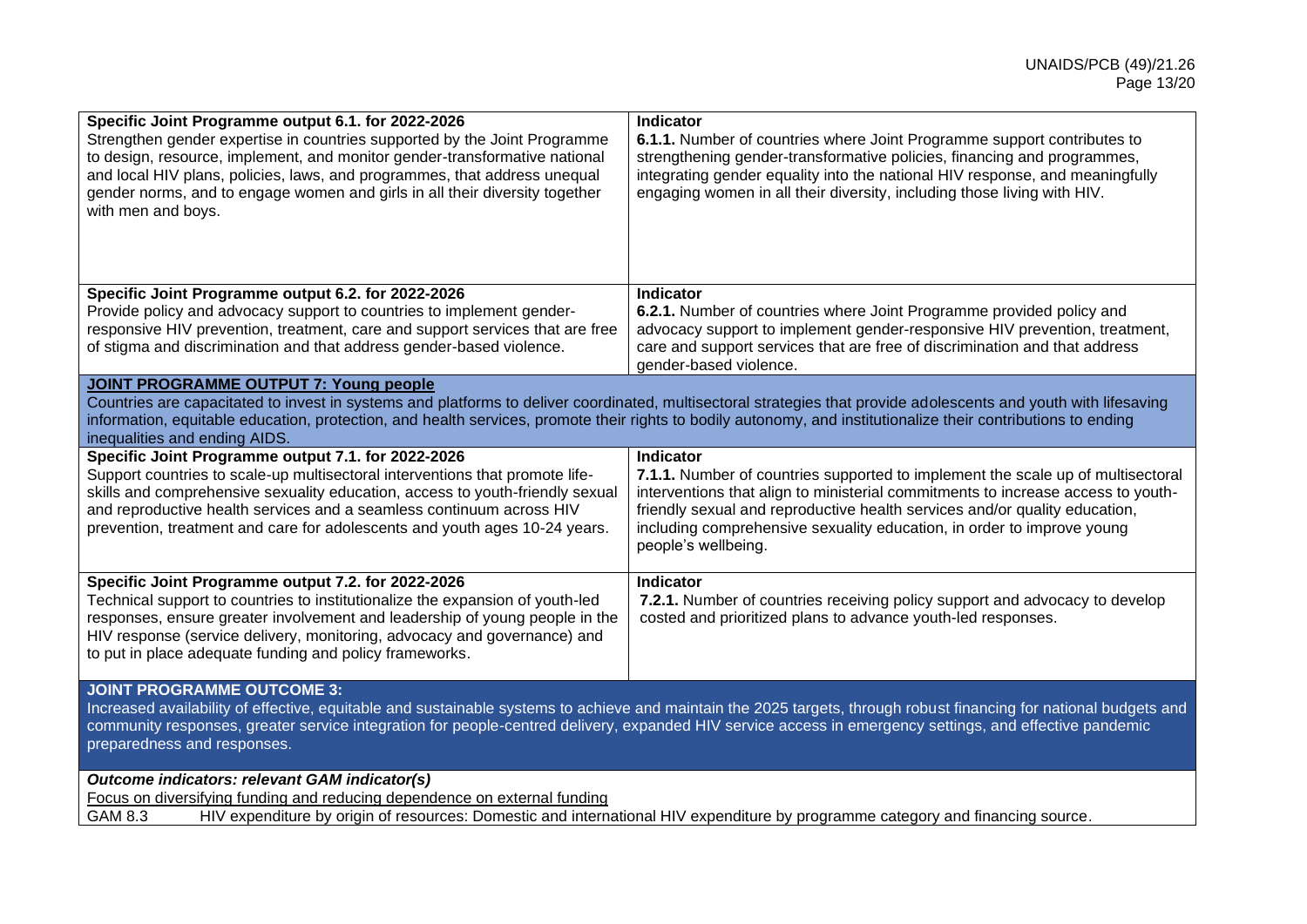| Integration<br>Ref. B.10 <sup>18</sup><br>Proportion of people living with HIV who know their status with new or relapsed TB detected and registered out of the estimated number of<br>incident HIV-positive TB cases<br>Number of women living with HIV who were screened for cervical cancer using any screening test.<br>GAM 7.11                             |                                                                                                                                                                                                                                                                                                                                                                                                                                                                                                                                                    |  |
|------------------------------------------------------------------------------------------------------------------------------------------------------------------------------------------------------------------------------------------------------------------------------------------------------------------------------------------------------------------|----------------------------------------------------------------------------------------------------------------------------------------------------------------------------------------------------------------------------------------------------------------------------------------------------------------------------------------------------------------------------------------------------------------------------------------------------------------------------------------------------------------------------------------------------|--|
| JOINT PROGRAMME OUTPUT 8: Fully-funded, sustainable HIV response<br>Capacities of key stakeholders are built to ensure that the HIV response is sustainably funded and equitably, effectively and efficiently implemented.                                                                                                                                       |                                                                                                                                                                                                                                                                                                                                                                                                                                                                                                                                                    |  |
| Specific Joint Programme output 8.1. for 2022-2026<br>Advocate for, facilitate access to and guide HIV, health, and development<br>financing mechanisms to advance national frameworks for more sustainable<br>and equitable HIV financing including integrated into expanded pandemic<br>preparedness financing, and related accountability.                    | <b>Indicator</b><br>8.1.1. Number of countries that have developed and report implementation of<br>measures advancing full and sustainable HIV financing.<br>8.1.2. Number of countries publicly disclosing HIV-related budgets and<br>spending information.                                                                                                                                                                                                                                                                                       |  |
| Specific Joint Programme output 8.2. for 2022-2026<br>Broaden and deepen the use of innovation, technology and data analytics to<br>improve the impact achieved with available resources, boosting coverage,<br>quality, and equity.                                                                                                                             | <b>Indicator</b><br>8.2.1. Number of countries having (i) conducted studies to improve allocative<br>efficiency, address implementation bottlenecks, or other analytical exercises to<br>improve resource use efficiency, multi-sectorial financing, impact and equity;<br>and/or (ii) with up-to-date HIV Investment cases that are being used.<br>8.2.2. Number of eligible countries that successfully signed Global Fund and/or<br>PEPFAR funding agreement and/or resolved grants' implementation challenges<br>with Joint Programme support. |  |
| JOINT PROGRAMME OUTPUT 9: Integrated systems for health and social protection<br>Increased access for people living with, at risk of and affected by HIV to integrated health services, health technologies and social protection.                                                                                                                               |                                                                                                                                                                                                                                                                                                                                                                                                                                                                                                                                                    |  |
| Specific Joint Programme output 9.1. for 2022-2026<br>Provide policy guidance, advocacy and technical support and produce and<br>share knowledge products to support and advocate for integrated systems for<br>health, social protection, innovations and technologies to reduce health<br>inequalities for people living with, at risk of and affected by HIV. | <b>Indicator</b><br>9.1.1. Number of countries where Joint Programme operates which have key<br>HIV services (antiretroviral treatment and pre-exposure prophylaxis) included in<br>the national essential health services which is covered by national universal<br>health insurance schemes.<br>9.1.2. Number of countries that have adopted the 2021 WHO recommendations<br>on screening and treatment for the prevention of cervical cancer for women<br>living with HIV into their national guidelines.                                       |  |

<sup>18</sup> Indicator B.10: https://www.who.int/publications/i/item/9789241508278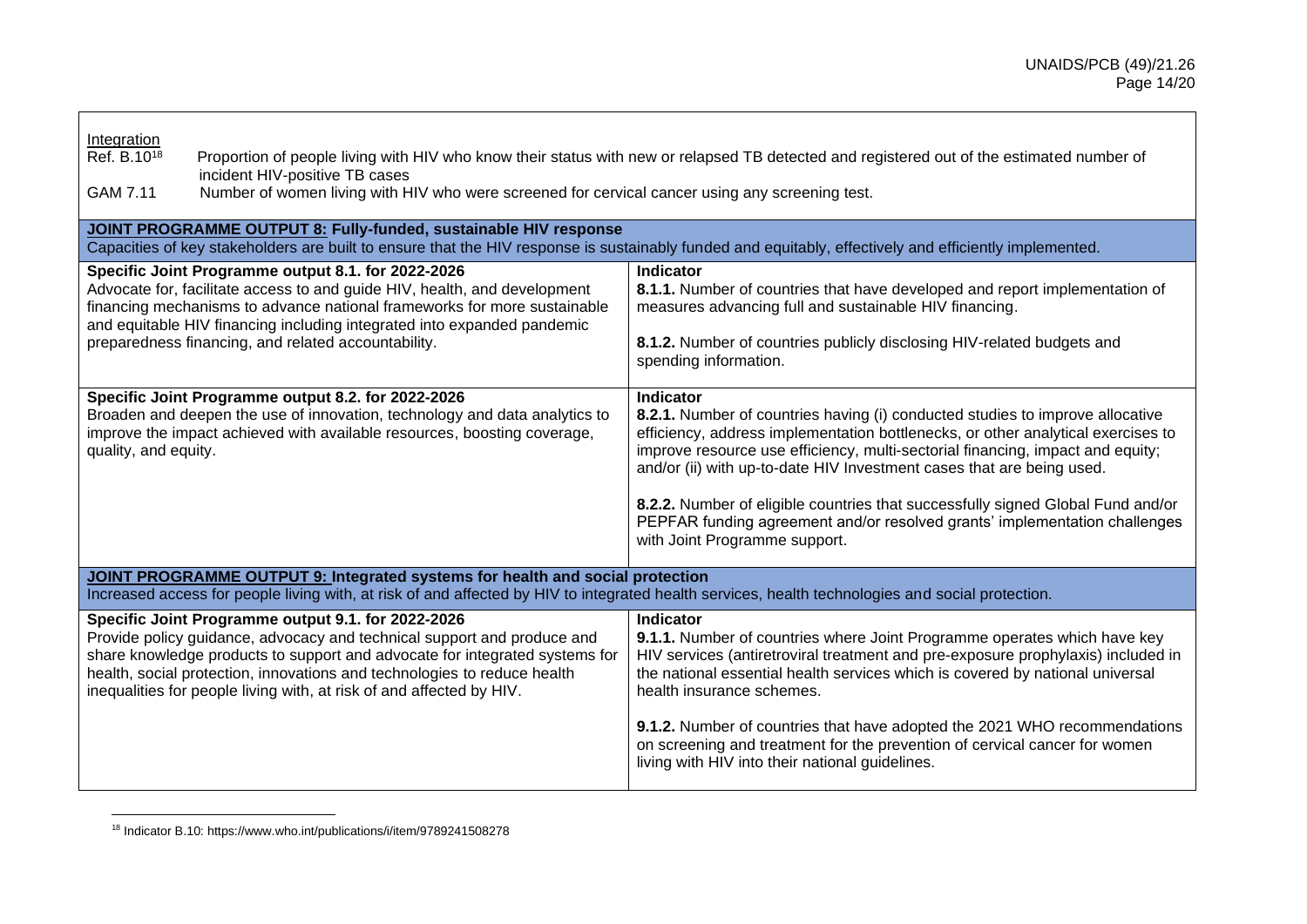| Specific Joint Programme output 9.2. for 2022-2026<br>Improve data generation and better use of evidence to ensure access of<br>people living with HIV to social protection and facilitate increased integration<br>and linkages of HIV services in testing, treatment and care for other diseases<br>and comorbidities.                                                                                                     | <b>Indicator</b><br>9.2.1. Number of countries supported by the Joint Programme to generate data<br>and use evidence to remove barriers and increase access to social protection<br>programmes for people living with, at risk of or affected by HIV.                                                                                                                                                                                    |  |
|------------------------------------------------------------------------------------------------------------------------------------------------------------------------------------------------------------------------------------------------------------------------------------------------------------------------------------------------------------------------------------------------------------------------------|------------------------------------------------------------------------------------------------------------------------------------------------------------------------------------------------------------------------------------------------------------------------------------------------------------------------------------------------------------------------------------------------------------------------------------------|--|
| <b>JOINT PROGRAMME OUTPUT 10: Humanitarian settings and pandemics</b><br>A fully prepared and resilient HIV response that protects people living with, at risk of and affected by HIV in humanitarian settings and from the adverse impacts<br>of current and future pandemics and other shocks.                                                                                                                             |                                                                                                                                                                                                                                                                                                                                                                                                                                          |  |
| Specific Joint Programme output 10.1. for 2022-2026<br>Develop good practices, lessons learnt and field briefs in humanitarian<br>settings on (a) strengthening the identification, diagnosis, management and<br>outcome monitoring for people living with HIV and people with HIV/ TB, and<br>(b) responding to the health and protection needs of people engaged in<br>selling or exchanging sex in humanitarian settings. | <b>Indicator</b><br>10.1.1. Number of countries implementing interventions/services for people<br>selling or exchanging sex in humanitarian settings in emergency preparedness<br>and response.<br><b>10.1.2.</b> Number of countries that have received targeted support <sup>19</sup> for<br>strengthened diagnosis, treatment and outcome monitoring for persons living<br>with HIV and persons with HIV/TB in humanitarian settings. |  |
| Specific Joint Programme output 10.2. for 2022-2026<br>Advocate for and provide technical assistance to contribute significantly to<br>the building of more resilient systems for health and pandemic preparedness<br>that fully leverage lessons from the HIV response and that are built in ways<br>that also support platforms for the HIV response.                                                                      | <b>Indicator</b><br>10.2 Number of countries reporting the inclusion of HIV and essential HIV-<br>related services in national pandemic preparedness plans and/or related efforts                                                                                                                                                                                                                                                        |  |

<sup>&</sup>lt;sup>19</sup> Targeted support identified in this indicator includes dissemination, promotion, etc., and will be further detailed in the indicator guidance document in 2022.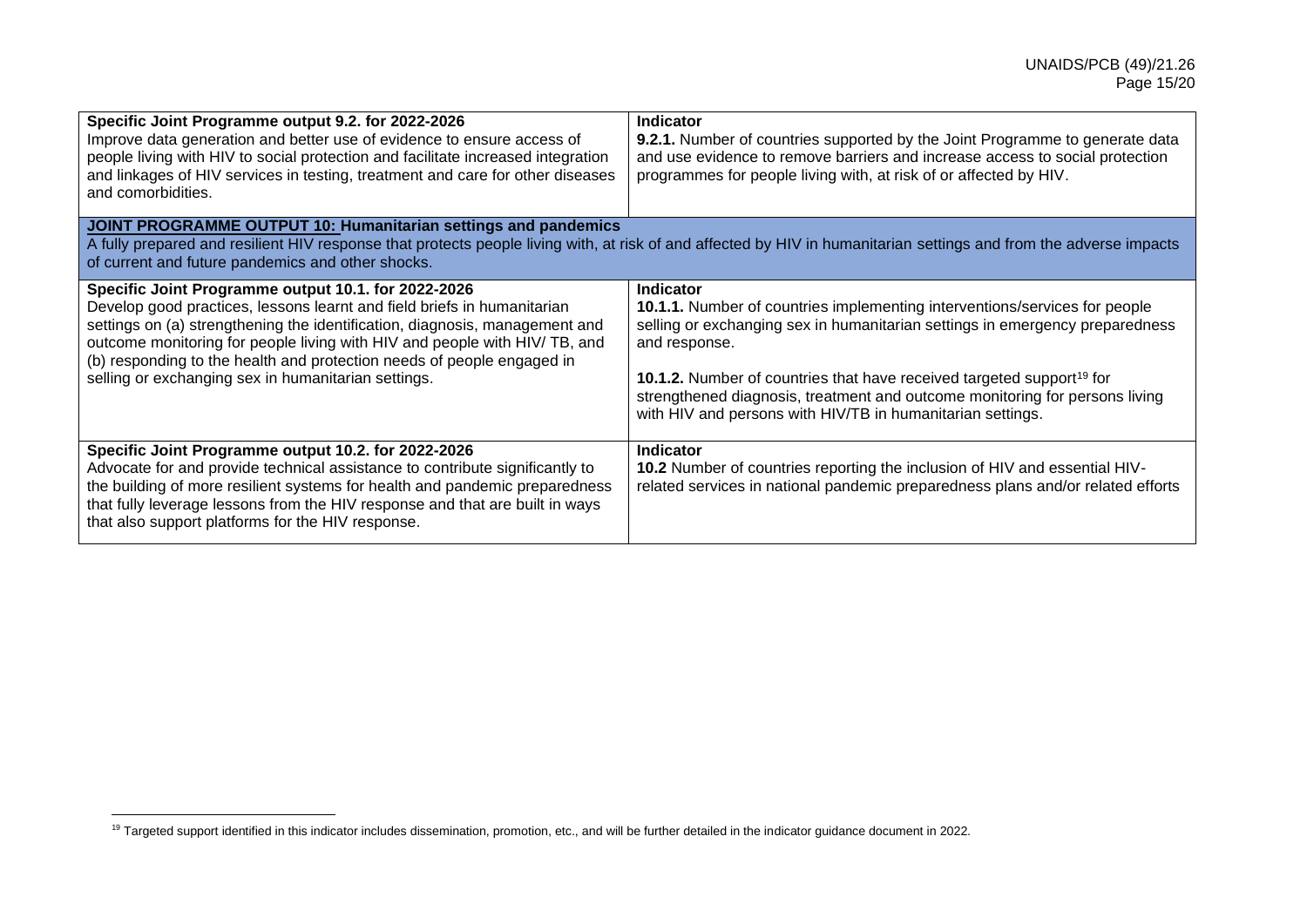# **Table 2: Indicator matrix for each Secretariat function**

#### **S1 – Leadership, advocacy and communication**

Engage political leaders, high-level platforms, activists, champions and other key stakeholders to maintain and enhance the multisectoral response, in order to address the multidimensional nature of the global AIDS epidemic and in support of ending AIDS, reducing inequalities and accelerating progress towards the Sustainable Development Goals.

| Specific outputs for 2022-2026                                                                                                                                                                                                                                                                                                                                                                                                                                                                                                                                                                                                                                                                                 | <b>Indicators</b>                                                                                                                                                                                                                                                                                                            |  |
|----------------------------------------------------------------------------------------------------------------------------------------------------------------------------------------------------------------------------------------------------------------------------------------------------------------------------------------------------------------------------------------------------------------------------------------------------------------------------------------------------------------------------------------------------------------------------------------------------------------------------------------------------------------------------------------------------------------|------------------------------------------------------------------------------------------------------------------------------------------------------------------------------------------------------------------------------------------------------------------------------------------------------------------------------|--|
| <b>S1.1.</b> Sustain and enhance political commitments to end AIDS and<br>implement the Global AIDS Strategy and end HIV-related inequalities.                                                                                                                                                                                                                                                                                                                                                                                                                                                                                                                                                                 | <b>S1.1.1</b> . Number of countries reporting progress to end AIDS through submission of<br>annual Global AIDS Monitoring Reports (GAM) to UNAIDS.                                                                                                                                                                           |  |
|                                                                                                                                                                                                                                                                                                                                                                                                                                                                                                                                                                                                                                                                                                                | <b>S1.1.2.</b> Number of countries that develop, update or revise national HIV strategies or<br>plans that reflect the targets and commitments in the Global AIDS Strategy.                                                                                                                                                  |  |
| S1.2. The meaningful engagement and leadership of people living with<br>HIV, key populations, women and young people at risk of or affected by<br>HIV, strengthened at all levels of decision-making and implementation.                                                                                                                                                                                                                                                                                                                                                                                                                                                                                       | <b>S1.2.1.</b> Number of countries and regions that regularly convene government<br>representatives with networks of people living with HIV, key populations, affected<br>women and girls and young people, as well as other stakeholders, for information<br>sharing and decision making with support from the Secretariat. |  |
| S2 - Partnerships, mobilization and innovation                                                                                                                                                                                                                                                                                                                                                                                                                                                                                                                                                                                                                                                                 |                                                                                                                                                                                                                                                                                                                              |  |
| Enhance political will, convene strategic initiatives and partnerships, and foster mobilization of sustainable resources. Provide thought leadership, advocacy,<br>knowledge management and communities of practice, and normative and operational guidance, tools and implementation support for a rights-based, gender<br>transformative response—including through innovative, community- and youth-led approaches. The aim is to achieve expanded access to HIV services,<br>catalyze action on societal enablers, engender increasingly competent and resilient communities, including in the face of human rights and health crises, and<br>increase accountability from duty bearers to rights holders. |                                                                                                                                                                                                                                                                                                                              |  |

**Specific outputs for 2022-2026 Indicators**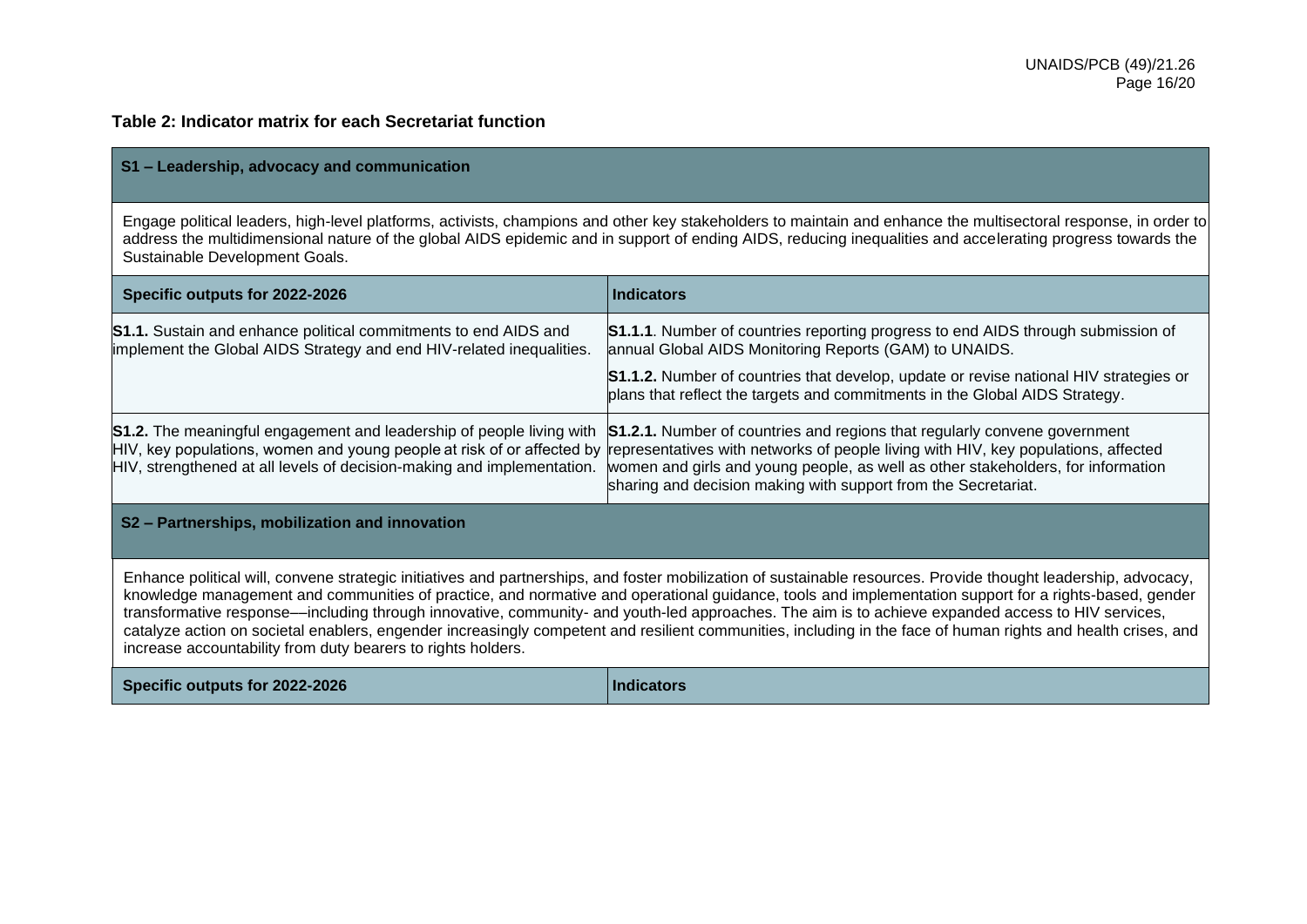| <b>S2.1.</b> UNAIDS Global Strategic Initiatives <sup>20</sup> and partnerships are<br>effectively convened and leveraged to address gaps, remove barriers<br>and reduce risk and vulnerability for communities affected by HIV. | <b>S2.1.1.</b> Number of countries in sub-Saharan Africa that champion the Education Plus<br>initiative.<br>S2.1.2. Number of countries that annually complete a PLHIV Stigma Index.<br><b>S2.1.3.</b> Number of countries that join the Global Partnership for Action to Eliminate All<br>Forms of HIV-Related Stigma and Discrimination (Global Partnership) and implement<br>operational plans. |
|----------------------------------------------------------------------------------------------------------------------------------------------------------------------------------------------------------------------------------|----------------------------------------------------------------------------------------------------------------------------------------------------------------------------------------------------------------------------------------------------------------------------------------------------------------------------------------------------------------------------------------------------|
| <b>S2.2.</b> Secretariat's knowledge management approach to support<br>the reduction in HIV related inequalities and accelerate progress<br>across the HIV response strengthened at global, regional and country<br>levels.      | S2.2.1. Number of countries and regions where UNAIDS Secretariat operates that<br>demonstrate increased action to support sharing of information, knowledge,<br>experiences within UNAIDS and with its partners and local communities.                                                                                                                                                             |
| S <sub>3</sub> – Strategic information                                                                                                                                                                                           |                                                                                                                                                                                                                                                                                                                                                                                                    |

In accordance with UNAIDS mandate to collect pertinent data from countries and report progress towards global HIV response targets, lead, with Cosponsors, the HIV response tracking and reporting, support the identification of inequalities in the HIV response and enhance countries' strategic information capacities on the HIV epidemic and response with regards to: epidemiological status; demographic impact; HIV financial flows and expenditures; prevention, treatment and care gaps; laws and policies and the scale-up and implementation of monitoring and evaluation efforts.

| Specific outputs for 2022-2026                                                                                                               | <b>Indicators</b>                                                                                                                                                                                                                                                             |
|----------------------------------------------------------------------------------------------------------------------------------------------|-------------------------------------------------------------------------------------------------------------------------------------------------------------------------------------------------------------------------------------------------------------------------------|
| S3.1. Adapt monitoring framework to the Global AIDS Strategy 2021-                                                                           | <b>S3.1.1.</b> Monitoring framework corresponding to the Global AIDS Strategy 2021-2026                                                                                                                                                                                       |
| 2026 and the 2021 United Nations General Assembly (UNGA) high-                                                                               | UNAIDS strategy and the 2021 UNGA high-level meeting Political Declaration on                                                                                                                                                                                                 |
| level meeting Political Declaration on HIV/AIDS.                                                                                             | HIV/AIDS developed, shared, used and reviewed with countries and partners.                                                                                                                                                                                                    |
| S3.2. Support countries to produce HIV estimates and submit data for                                                                         | <b>S3.2.1.</b> Number of countries supported for reporting of new GAM indicators and HIV                                                                                                                                                                                      |
| GAM and community-led monitoring to measure progress and identify                                                                            | estimates process, resulting in timely data available for the Global AIDS Update report                                                                                                                                                                                       |
| remaining gaps and inequalities.                                                                                                             | and used by countries, communities, and partners.                                                                                                                                                                                                                             |
| S3.3. Produce and disseminate Global AIDS Update reports and<br>updates AIDSinfo on epidemic and response, including financing<br>available. | <b>S3.3.1.</b> Global AIDS Update reports, other flagship reports and annual updates to<br>AIDSinfo produced and disseminated, highlighting progress and inequality gaps, and<br>giving examples of data use by countries, communities and partners to improve<br>programmes. |

<sup>&</sup>lt;sup>20</sup> These refer to various existing and new global initiatives, noting that the indicators here would only track selected ones while others are covered under the related Joint Programme Result Areas, such as the Global Prevention Coalition which is covered under Result Area 1 and has its own monitoring framework. These global initiatives will be further specified in the indicator guidance.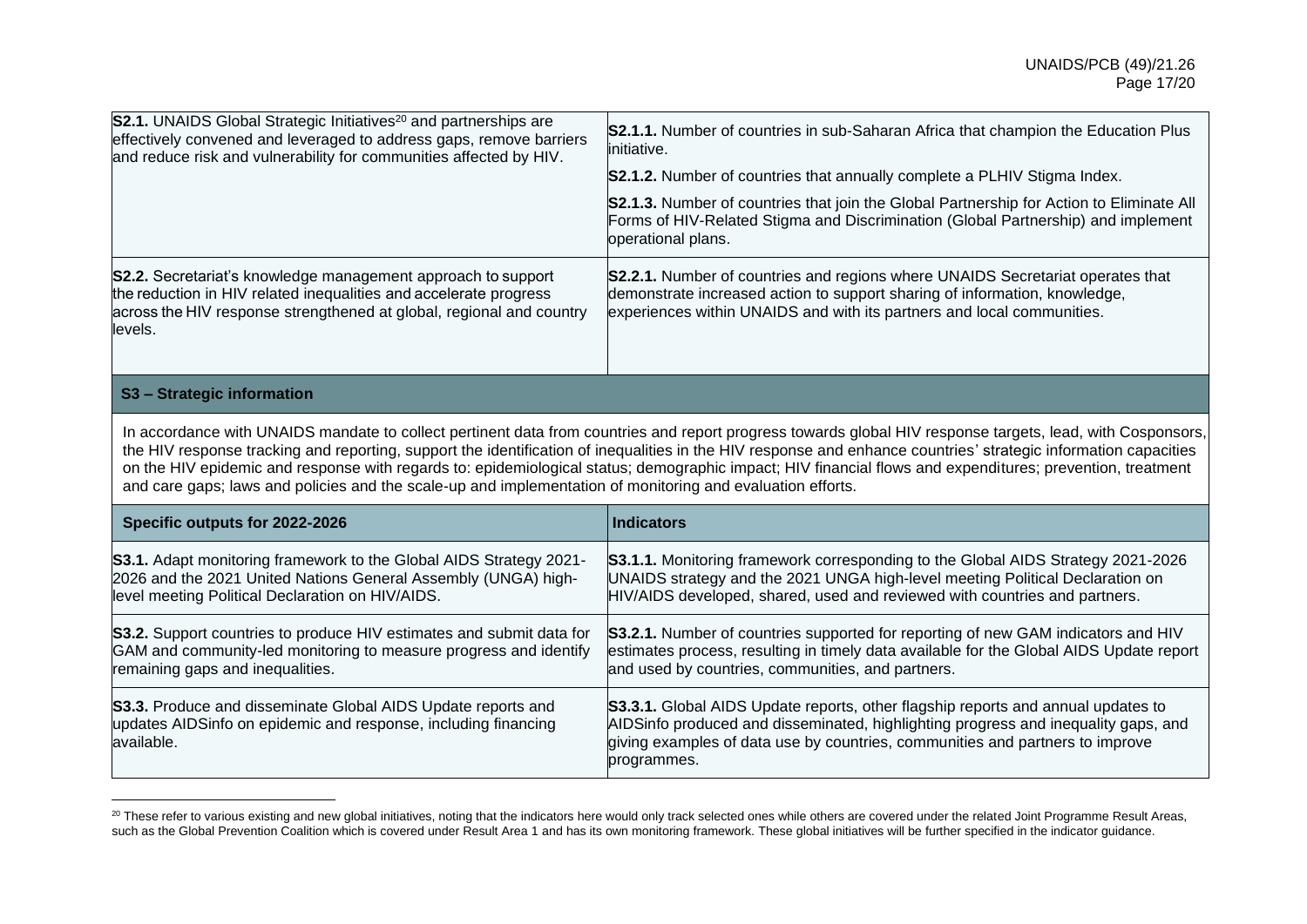#### **SECRETARIAT FUNCTIONS**

#### **S4 – Coordination, convening and country implementation support**

Building on the accumulated expertise, systems and partnerships of the HIV response and on broader health and development efforts, work with countries and communities to strengthen national mechanisms for effective coordination and coherence. UN Joint Teams on AIDS in countries and other regional interagency mechanisms support inclusive and sustainable national HIV responses that promote a whole-of-government and whole-of-society efforts to end inequalities and end AIDS as a public health threat. Together with communities and duty bearers, use an inequalities lens to identify people who are being left behind and to urgently reduce the inequalities, inequities and exclusion experienced by people living with, affected by and at risk of HIV, including in humanitarian or other extreme circumstances.

| Specific outputs for 2022-2026                                                                                                                                                              | <b>Indicators</b>                                                                                                                                                                                                                                                                                                                                                                                  |
|---------------------------------------------------------------------------------------------------------------------------------------------------------------------------------------------|----------------------------------------------------------------------------------------------------------------------------------------------------------------------------------------------------------------------------------------------------------------------------------------------------------------------------------------------------------------------------------------------------|
| <b>S4.1.</b> Convene Joint UN Teams on AIDS at regional and country level<br>and to the SDGs as part of UNSDCFs.                                                                            | S4.1.1. Number and percentage of UN Sustainable Development Cooperation<br>to provide coordinated effective UN support to national AIDS responses Frameworks (UNSCDF) that integrate priorities on ending HIV related inequalities and<br>ending AIDS.                                                                                                                                             |
|                                                                                                                                                                                             | <b>S4.1.2.</b> Number of functioning country level Joint Teams on AIDS implementing the<br>Joint UN Plan as a part of and contribution to UNSDCFs (functional=sustained<br>membership, defined joint UN plan with budget, report on deliverables).                                                                                                                                                 |
|                                                                                                                                                                                             | S4.1.3. Functioning Regional Joint UN Teams on AIDS in all UNAIDS regions<br>(functional = sustained membership, defined role and engagement in regional<br>coordination platforms, support to country Joint Teams to deliver results, reporting).                                                                                                                                                 |
| inequalities and remove barriers to equitable, people-centred and<br>rights-based, gender-transformative, community and youth led<br>integrated HIV services at regional and country level. | S4.2. Harmonized Joint Programme approaches to address HIV related S4.2.1. Number of countries supported in identifying and addressing HIV-related<br>inequalities, removing barriers to equitable access to services, advancing human<br>rights, gender transformative, community/youth-led programming, and responding<br>effectively to emerging human rights crises and gender-based violence. |
|                                                                                                                                                                                             | S4.2.2. Number of countries where UNAIDS guidance, tools, trainings, and technical<br>support are provided which promote an inequalities lens, gender equality, human rights<br>and community and youth leadership.                                                                                                                                                                                |
|                                                                                                                                                                                             | <b>S4.2.3.</b> Number of countries where UNAIDS convening role is used to provide advice<br>and support on HIV-related human rights issues, crises, and gender-based violence.                                                                                                                                                                                                                     |
| <b>SECRETARIAT FUNCTIONS</b>                                                                                                                                                                |                                                                                                                                                                                                                                                                                                                                                                                                    |
| S5 - Governance and mutual accountability (including evaluations)                                                                                                                           |                                                                                                                                                                                                                                                                                                                                                                                                    |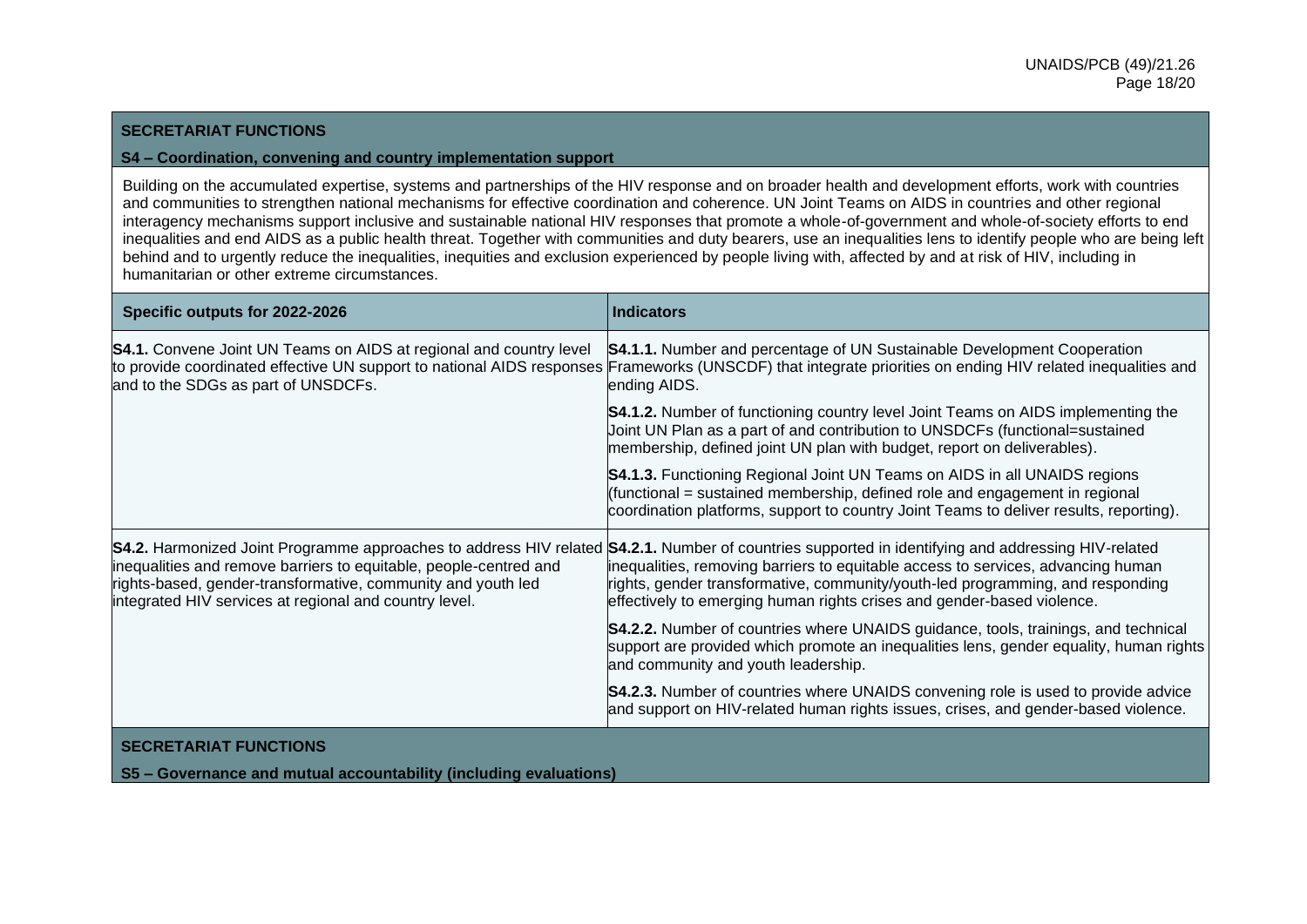Mobilize, facilitate and support Member States', PCB NGO Delegation, the Committee of Cosponsoring Organizations and other PCB stakeholders' equal and effective engagement in the governance of the Joint Programme and in its contribution to deliver on the Global AIDS Strategy and the 2030 Agenda for Sustainable Development. Lead the Joint Programme's mutual accountability mechanisms for results and resources, including quality reporting.

Building on the experience of evaluations conducted in recent years, robust biennial evaluation plans will be developed, presented for approval to the PCB,<sup>21</sup> and effectively implemented. The evaluation plan covers the work of the Secretariat and the HIV-related activities of the Cosponsors under the 2022–2026 UBRAF.

| Specific outputs for 2022-2026                                                                                                                                                                                                                                                                                 | <b>Indicators</b>                                                                                                                                                                                                                                                                                                                                                                                                                                                                                                                                                                                                                                                                                                                       |
|----------------------------------------------------------------------------------------------------------------------------------------------------------------------------------------------------------------------------------------------------------------------------------------------------------------|-----------------------------------------------------------------------------------------------------------------------------------------------------------------------------------------------------------------------------------------------------------------------------------------------------------------------------------------------------------------------------------------------------------------------------------------------------------------------------------------------------------------------------------------------------------------------------------------------------------------------------------------------------------------------------------------------------------------------------------------|
| <b>S5.1.</b> Facilitate and support effective governance of and inclusive<br>stakeholder engagement in the Joint Programme and promote<br>multilateral commitment to the global AIDS response (PCB, including<br>Committee of Cosponsoring Organizations (CCO), ECOSOC, and<br>UNGA).                          | <b>S5.1.1.</b> Comprehensive governance briefings, support, legal counsel and facilitation<br>provided to the PCB Bureau members and PCB constituencies on a timely basis.<br><b>S5.1.2.</b> Appropriate and timely support provided to the PCB NGO delegation to ensure<br>full and meaningful participation in Joint Programme governance.<br><b>S5.1.3.</b> PCB thematic segments feature open discussions and consensus<br>recommendations on programmatic issues of high importance to deliver the Global<br>AIDS Strategy.<br><b>S5.1.4.</b> High level leadership by Cosponsors in the CCO and other fora to catalyze<br>action in the global AIDS response and to support the cohesion and relevance of the<br>Joint Programme. |
| S5.2. Mutual accountability and transparency mechanisms, including<br>the PCB Independent External Oversight Advisory Committee, in place<br>(in relation with UBRAF management, monitoring and reporting,<br>compliance with IATI, follow up to audit recommendations, relevant<br>PCB decisions, and MOPAN). | S5.2.1. Performance Monitoring Reports considered by the PCB and Results &<br>Transparency Portal updated.<br>S5.2.2. Timely follow-up to relevant PCB decisions completed.<br>S5.2.3. The Independent External Oversight Advisory Committee established and<br>effectively functioning with meaningful engagement of all PCB constituencies.                                                                                                                                                                                                                                                                                                                                                                                           |
| <b>S5.3.</b> Submit quality UN mandatory reports (QCPR, UN Funding<br>Compact, UN SWAP) demonstrating strong compliance rates and<br>active contribution to UN reform.                                                                                                                                         | <b>S5.3.1. QCPR and UN Funding Compact reports completed with progressive increase</b><br>in compliance with recommendations and integration with UN system wide tools (e.g.,<br>UN INFO).<br><b>S5.3.2.</b> UN SWAP report completed and progress towards fully meeting<br>recommendations.                                                                                                                                                                                                                                                                                                                                                                                                                                            |

<sup>&</sup>lt;sup>21</sup> First biennial evaluation plan for 2022–2023 to be presented in December 2021.